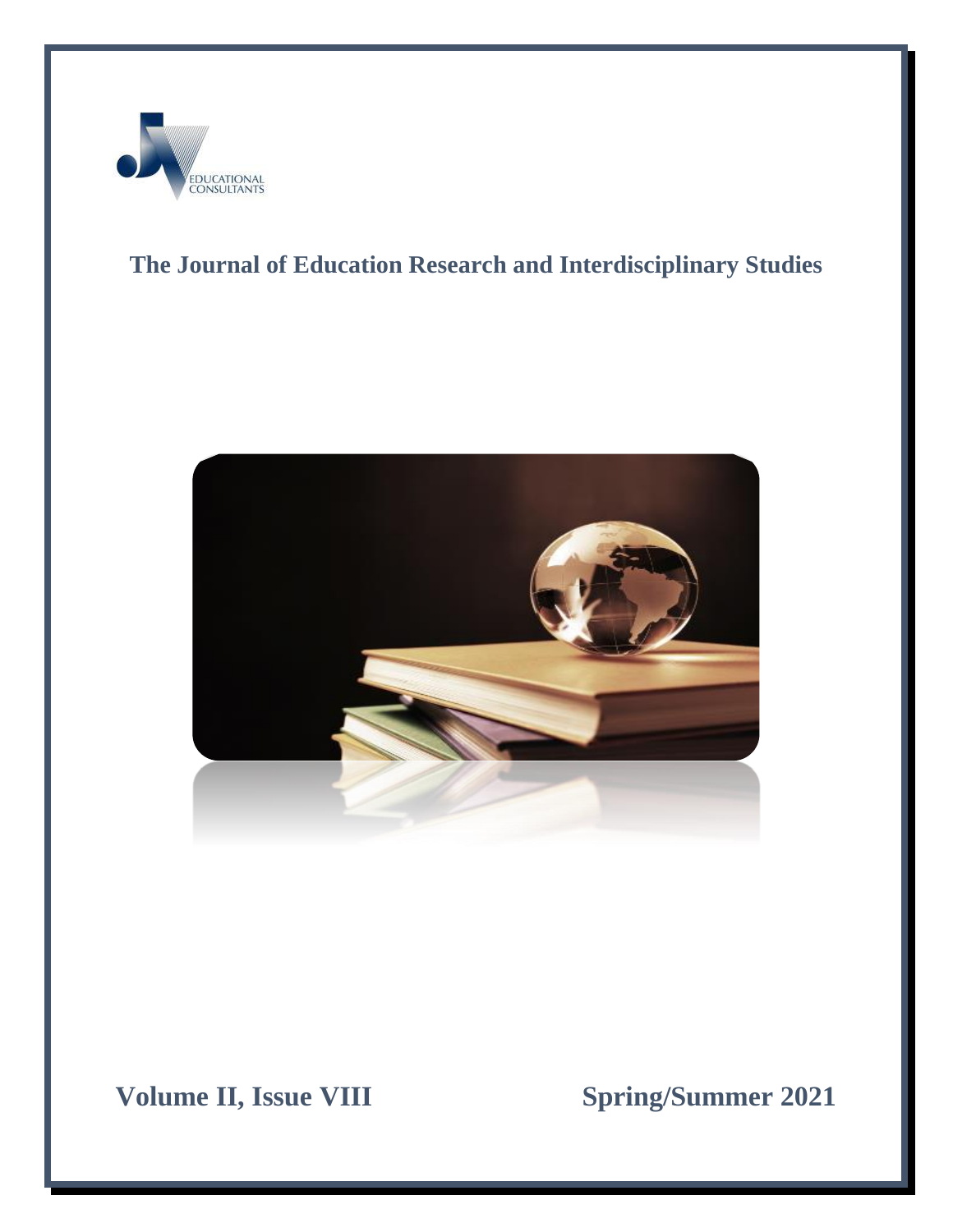



\_\_\_\_\_\_\_\_\_\_\_\_\_\_\_\_\_\_\_\_\_\_\_\_\_\_\_\_\_\_\_\_\_\_\_\_\_\_\_\_\_\_\_\_\_\_\_\_\_\_\_\_\_\_\_\_\_\_\_\_\_\_\_\_\_\_\_\_\_\_\_\_\_\_\_\_\_\_ \_\_\_\_\_\_\_\_\_\_\_\_\_\_\_\_\_\_\_\_\_\_\_\_\_\_\_\_\_\_\_\_\_\_\_\_\_\_\_\_\_\_\_\_\_\_\_\_\_\_\_\_\_\_\_\_\_\_\_\_\_\_\_\_\_\_\_\_\_\_\_\_\_\_\_\_\_\_

Executive Director: Jà Hon Vance, JV Educational Consultants Senior Executive Director: Kathleen A. Styles, JV Educational Consultants Senior Associate Editor: Janice Davis, Howard University Senior Associate Editor: Alexander Hines, University of Minnesota Senior Associate Editor: Said Sewell, Atlanta University Center Consortium Senior Associate Editor: F. Carl Walton, Southern University and A&M College

#### **The Executive Research Board**

Renaldo C. Blocker, Mayo Clinic Center for Science Health Care Delivery Roy, L. Caston, Hinds Community College—Jackson Campus Alvin Daughtrey, JV Educational Consultants Thomas R. Easley, North Carolina State University Chief Edward C. Jackson, Annapolis Police Department Jonathan Locust, Jr., Winona State University Edrel Stoneham, Victoria College

#### **Associate Research Editors**

Rinnel Atherton Young Harris College Jothany Blackwood, San Antonio College Nanette Gray, California Department of Education Edwin T. Johnson, Morgan State University Emmitt Y. Riley, DePauw University Jasmin L. Spain, Pitt Community College Courtney Thomas, South Carolina State University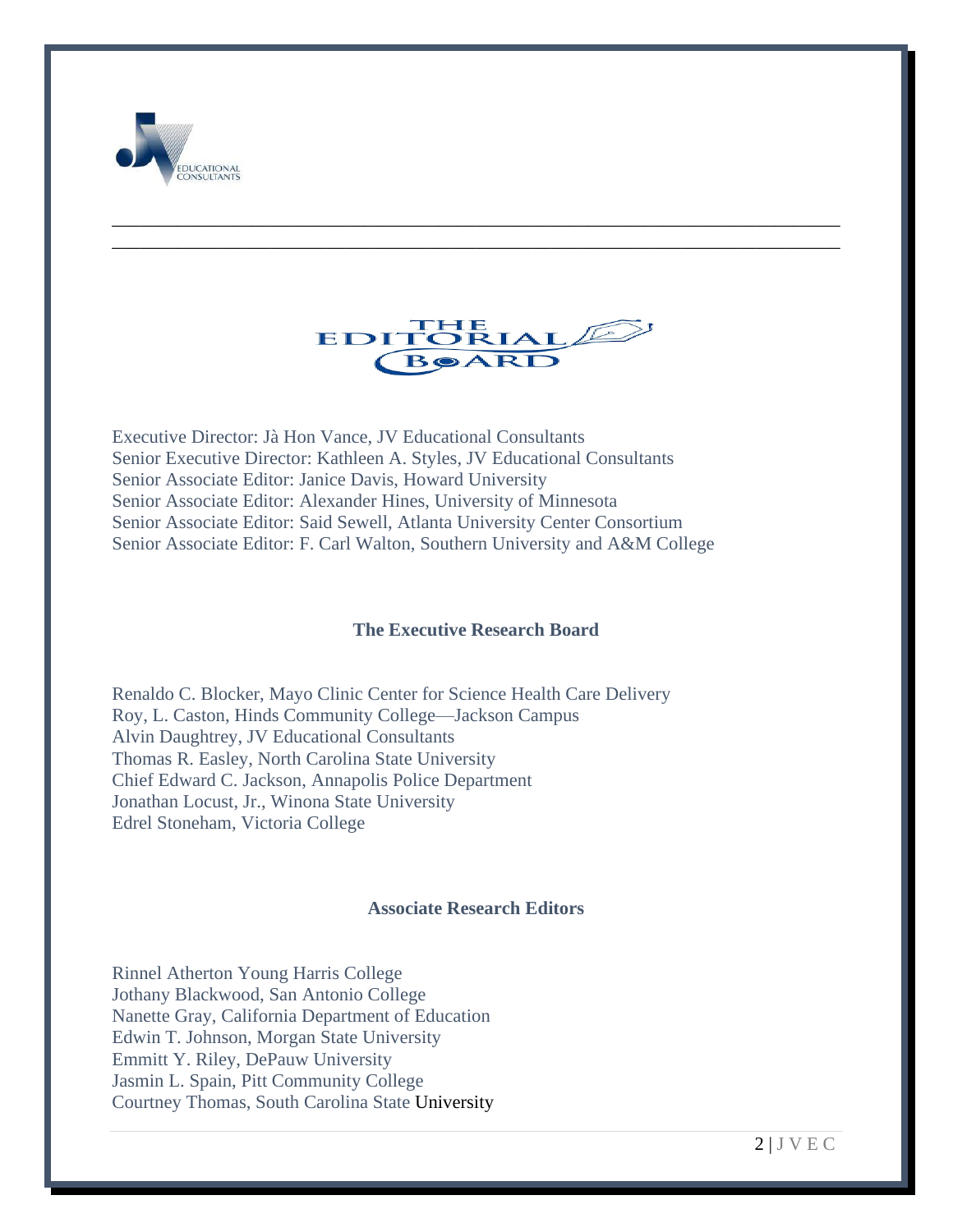

# **The Journal of Education Research and Interdisciplinary Studies**

\_\_\_\_\_\_\_\_\_\_\_\_\_\_\_\_\_\_\_\_\_\_\_\_\_\_\_\_\_\_\_\_\_\_\_\_\_\_\_\_\_\_\_\_\_\_\_\_\_\_\_\_\_\_\_\_\_\_\_\_\_\_\_\_\_\_\_\_\_\_\_\_\_\_\_\_\_\_ \_\_\_\_\_\_\_\_\_\_\_\_\_\_\_\_\_\_\_\_\_\_\_\_\_\_\_\_\_\_\_\_\_\_\_\_\_\_\_\_\_\_\_\_\_\_\_\_\_\_\_\_\_\_\_\_\_\_\_\_\_\_\_\_\_\_\_\_\_\_\_\_\_\_\_\_\_\_



\_\_\_\_\_\_\_\_\_\_\_\_\_\_\_\_\_\_\_\_\_\_\_\_\_\_\_\_\_\_\_\_\_\_\_\_\_\_\_\_\_\_\_\_\_\_\_\_\_\_\_\_\_\_\_\_\_\_\_\_\_\_\_\_\_\_\_\_\_\_\_\_\_\_\_\_\_\_

# **Volume II, Issue VIII Spring/Summer 2021**

## **FEATURES ▼**

| 07  | A Commentary: Considering Flexibility<br>By: Dr. Rinnel Atherton                                  |
|-----|---------------------------------------------------------------------------------------------------|
| -11 | Incarceration and the Impact of Educational Rehabilitation on Recidivism<br>By: Dr. Doris Bullock |
| 22. | Taking off the Mask<br>By: Dr. Quincy Dinnerson, Dr. Shanika Lavi Wilson, and Dr. Niah White      |

The Journal of Education Research and Interdisciplinary Studies (ISSN 2379-1470) is published four time throughout the year by JV Educational Consultants, LLC., 6689 Orchard Lake Road, Suite 154, West Bloomfield, Michigan 48322.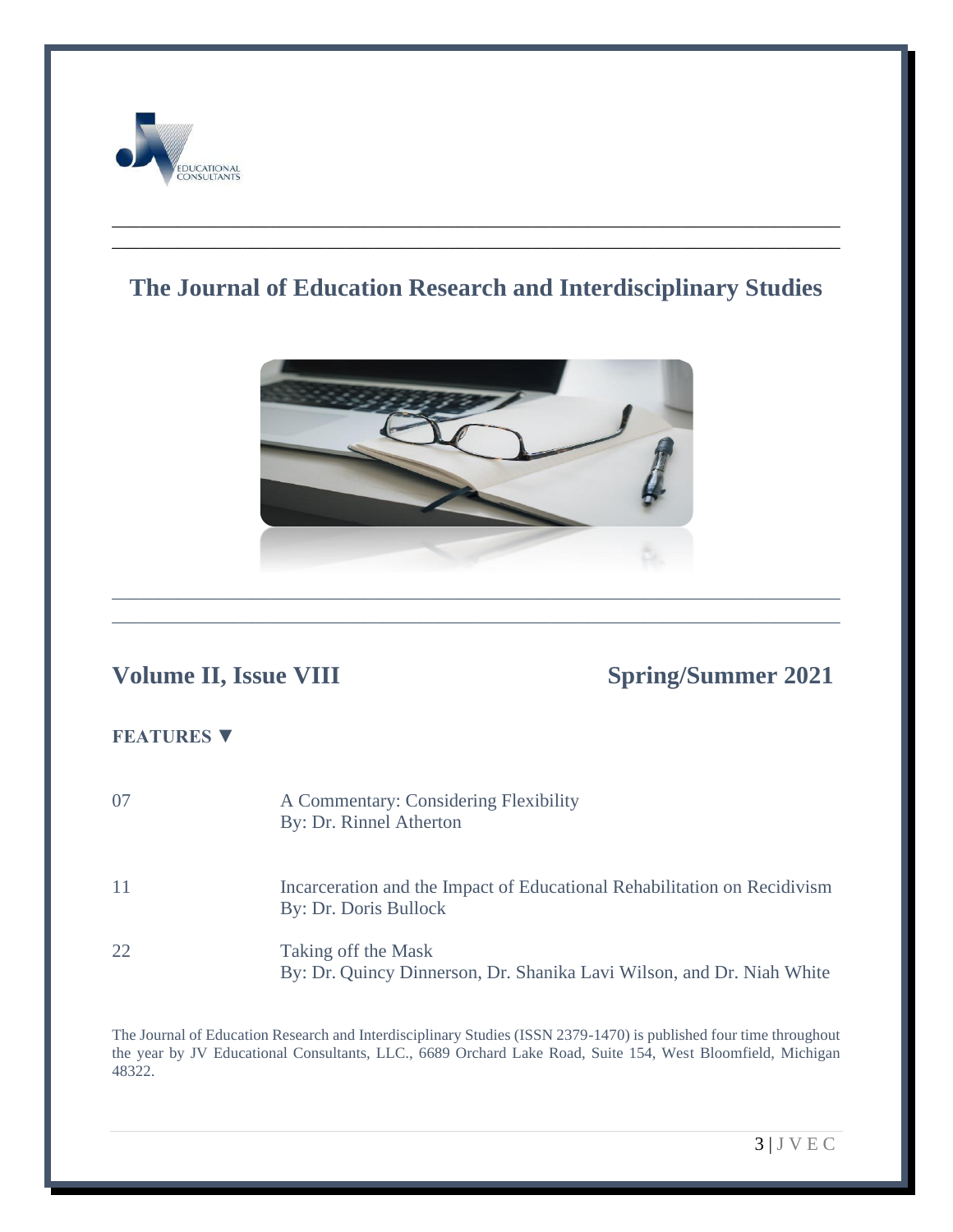

# **~ Message From the Executive Director and Founder~**



Welcome to the Spring/Summer 2021 Edition of the *Journal of Educational Research and Interdisciplinary Studies*. It is an honor and privilege to share the Journal of Educational Research and Interdisciplinary Studies [JERIS] with you. The aim is to provide quality educational research and refined educational practices that will afford you as the reader to be empowered as a leader/practitioner as well as serve as an active transformational change agent within your higher educational institutions.

Thus, the [JERIS] is published four times throughout the year allowing current educational researchers to conduct thorough research in a number of academic areas. In doing so, JERIS is committed to publishing information that will assist higher educational institutions with the needed tools to improve the overall quality of instruction, leadership, teaching and learning, retention (administration, faculty, and students), student engagement—while providing additional scholarly resources that will aid in supporting diversity and multicultural education. Lastly—I asking you to support [JERIS] by sharing it with your esteem colleagues and encourage them to read it and to submit a scholarly research article for publication.

Educationally yours,

*Jà Hon Vance*

Jà Hon Vance, Executive Director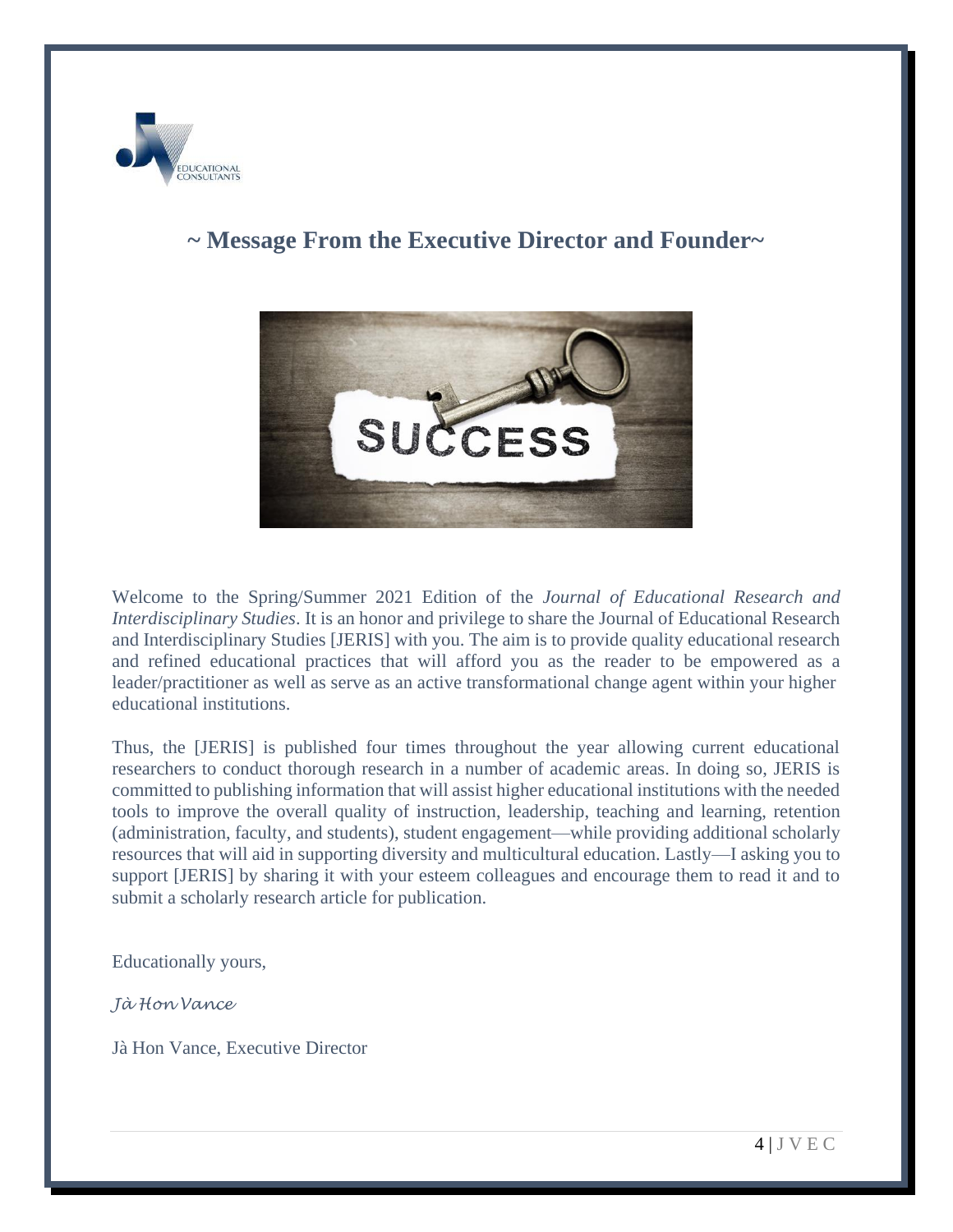

# **CALL FOR PAPERS for the Fall/Winter 2021 Issue**



#### **Manuscript Submissions:**

Authors should follow the guidelines in the Publication Manual of the American Psychological Association (current ed.) when preparing manuscripts. Authors—do not submit manuscripts to JERIS that are under review at another journal, or which has been published in totality or in part through another scholarly venue. All manuscripts must include an abstract of approximately 150 words (maximum of 1200 characters, including spaces) that succinctly summarizes the key points. Authors should avoid using abbreviations, symbols, and footnotes. Hence, if authors desire to reproduce figures, tables, charts, art, images, and/or lengthy quotes from other sources —then the authors are responsible for attaining permission and for all fees associated required by the copyright holder. Manuscripts cannot exceed 25 pages, including references, tables, and figures. All submitted manuscripts will be blind reviewed so that the author(s) cannot be identified. In addition to email addresses, web site address, and fax numbers if available, authors should include physical addresses and telephone numbers as well. Authors should also list two to five key words to identify the contents of their paper. Submit manuscripts in Microsoft Word format, via the manuscript submission e-mail at Info@jveducational.org. The submission date for the Fall/Winter 2021 Issue is September 2, 2021.

#### **Copyright Control:**

Authors [retain] copyright control of articles published in the journal. Reprints cannot be granted for articles in new issues. Except in these cases, those who wish to reprint articles, large excerpts, figures, graphs, tables, or images should contact authors directly. When referencing any published articles or work from this online journal, JERIS is to be credited as the publication venue. We suggest including the URL link to JERIS/JVEducational.org. Authors are free to disseminate and post their articles for all past issues, the only exception is for articles in each current issue.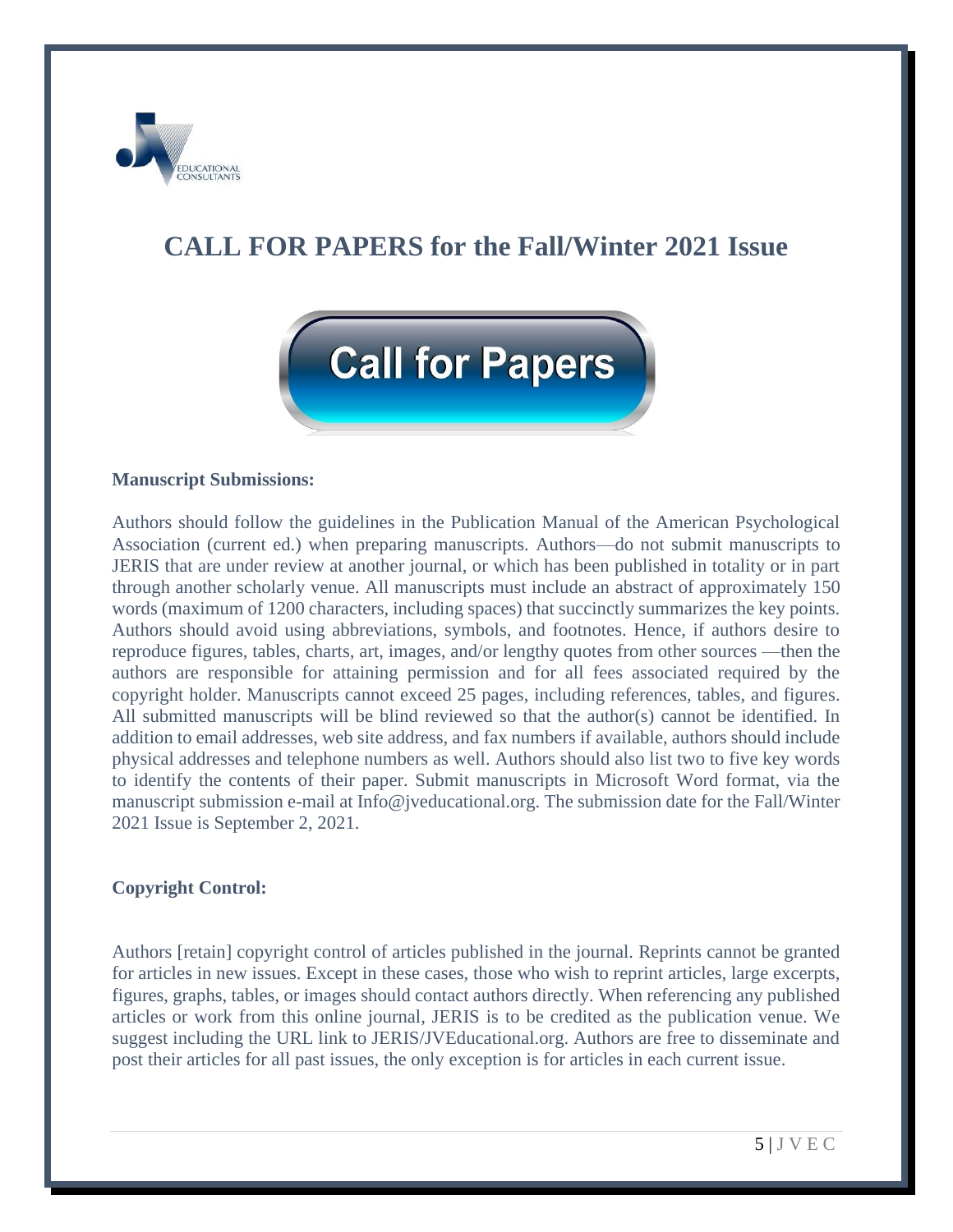

\_\_\_\_\_\_\_\_\_\_\_\_\_\_\_\_\_\_\_\_\_\_\_\_\_\_\_\_\_\_\_\_\_\_\_\_\_\_\_\_\_\_\_\_\_\_\_\_\_\_\_\_\_\_\_\_\_\_\_\_\_\_\_\_\_\_\_\_\_\_\_\_\_\_\_\_\_\_ \_\_\_\_\_\_\_\_\_\_\_\_\_\_\_\_\_\_\_\_\_\_\_\_\_\_\_\_\_\_\_\_\_\_\_\_\_\_\_\_\_\_\_\_\_\_\_\_\_\_\_\_\_\_\_\_\_\_\_\_\_\_\_\_\_\_\_\_\_\_\_\_\_\_\_\_\_\_



Orders are received by e-mail at [info@jveducational.org](mailto:info@jveducational.org) and the cost is \$50.00 for S, M, L, and XL plus a shipping fee of \$5.95 and the cost for 1X, 2X, and 3X is 55.00 plus a shipping fee of \$5.95. For more information, please phone 443.917.6550.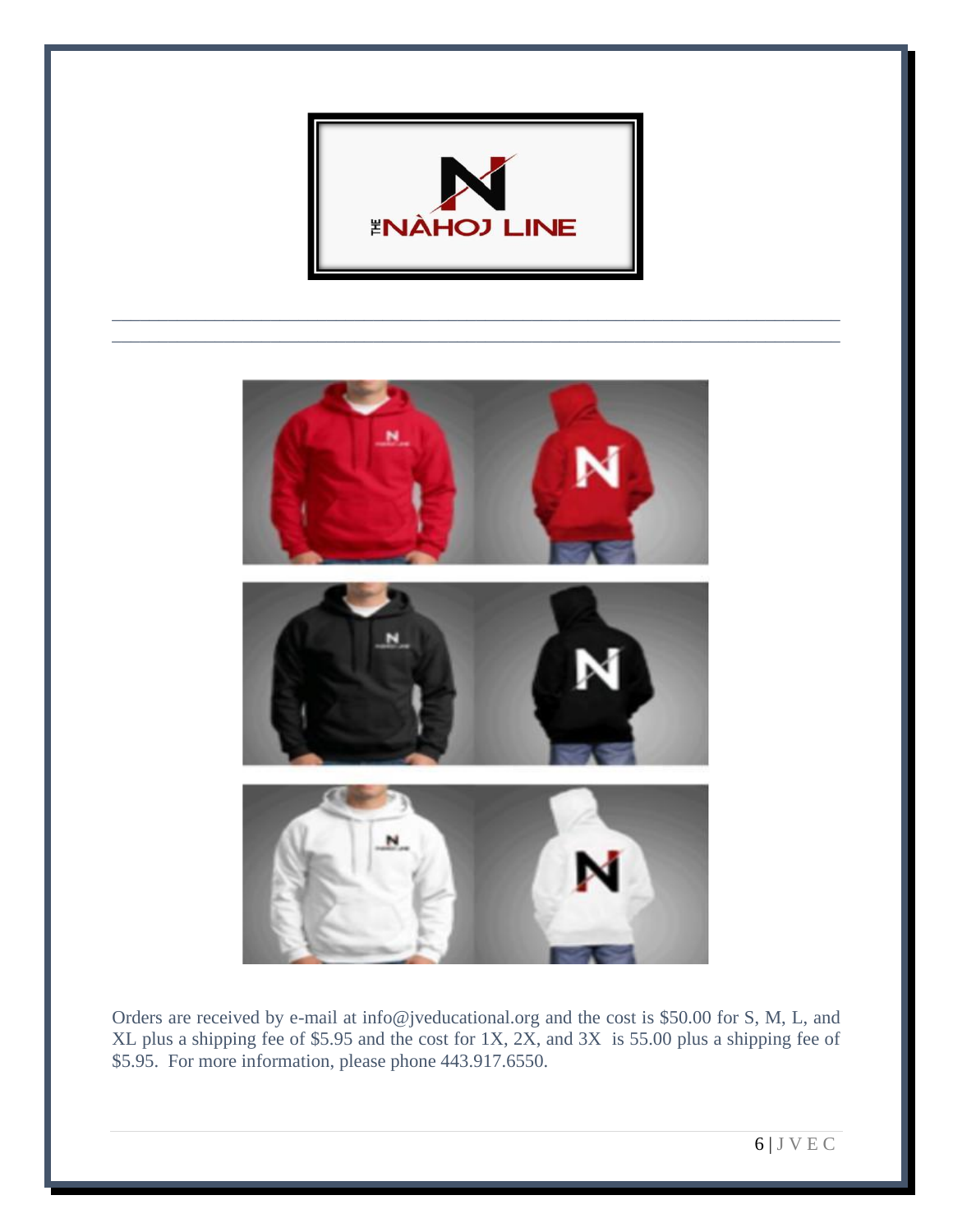## **Commentary: Considering Flexibility**

\_\_\_\_\_\_\_\_\_\_\_\_\_\_\_\_\_\_\_\_\_\_\_\_\_\_\_\_\_\_\_\_\_\_\_\_\_\_\_\_\_\_\_\_\_\_\_\_\_\_\_\_\_\_\_\_\_\_\_\_\_\_\_\_\_\_\_\_\_\_\_\_\_\_\_\_\_\_ \_\_\_\_\_\_\_\_\_\_\_\_\_\_\_\_\_\_\_\_\_\_\_\_\_\_\_\_\_\_\_\_\_\_\_\_\_\_\_\_\_\_\_\_\_\_\_\_\_\_\_\_\_\_\_\_\_\_\_\_\_\_\_\_\_\_\_\_\_\_\_\_\_\_\_\_\_\_

Author: Dr. Rinnel Atherton Institution: Young Harris College



In the last ten years I have had the privilege of teaching in remote, online, and in-person formats in Higher Education. I enjoyed each because there are distinct differences in terms of the experiences my students and I create and undergo. To become more proficient and learn from my colleagues, I attend many trainings and professional development seminars focused on best practices and engage in dialogue particularly as it applies to the online format. There are many elements that contribute to best practices in relation to pedagogical procedures which support positive learning outcomes for students. The current crisis has made it even more crucial since moving to formats that include teaching remotely and/or online. This has necessitated modifying our approach and adding novel pedagogical methods to our toolboxes and skill sets.

In trainings several components of best practices have been emphasized. For example, one crucial element centers on creating a climate and culture that is accommodating. My interpretation of this is that there is a need to create learning environments that support community members experiencing a sense of belonging and perceptions of emotional security which is just as relevant in face-to-face contexts (as supported by Atherton, 2010; Hamm & Faircloth, 2005). Another element is the fundamental need to communicate clear expectations to your students, which center on the faculty's responsibilities and that of the students throughout the learning process. This includes but is not limited to the modes of communication, the turnaround time for both initial and more substantive subsequent responses to email or other communications, how students will be supported, and students' work ethic requirements and responsibilities, to outline a few. There are other aspects of online pedagogical praxes that are covered in trainings and seminars that are crucial to supporting positive adjustment for students that can be addressed which I will not go into in this commentary.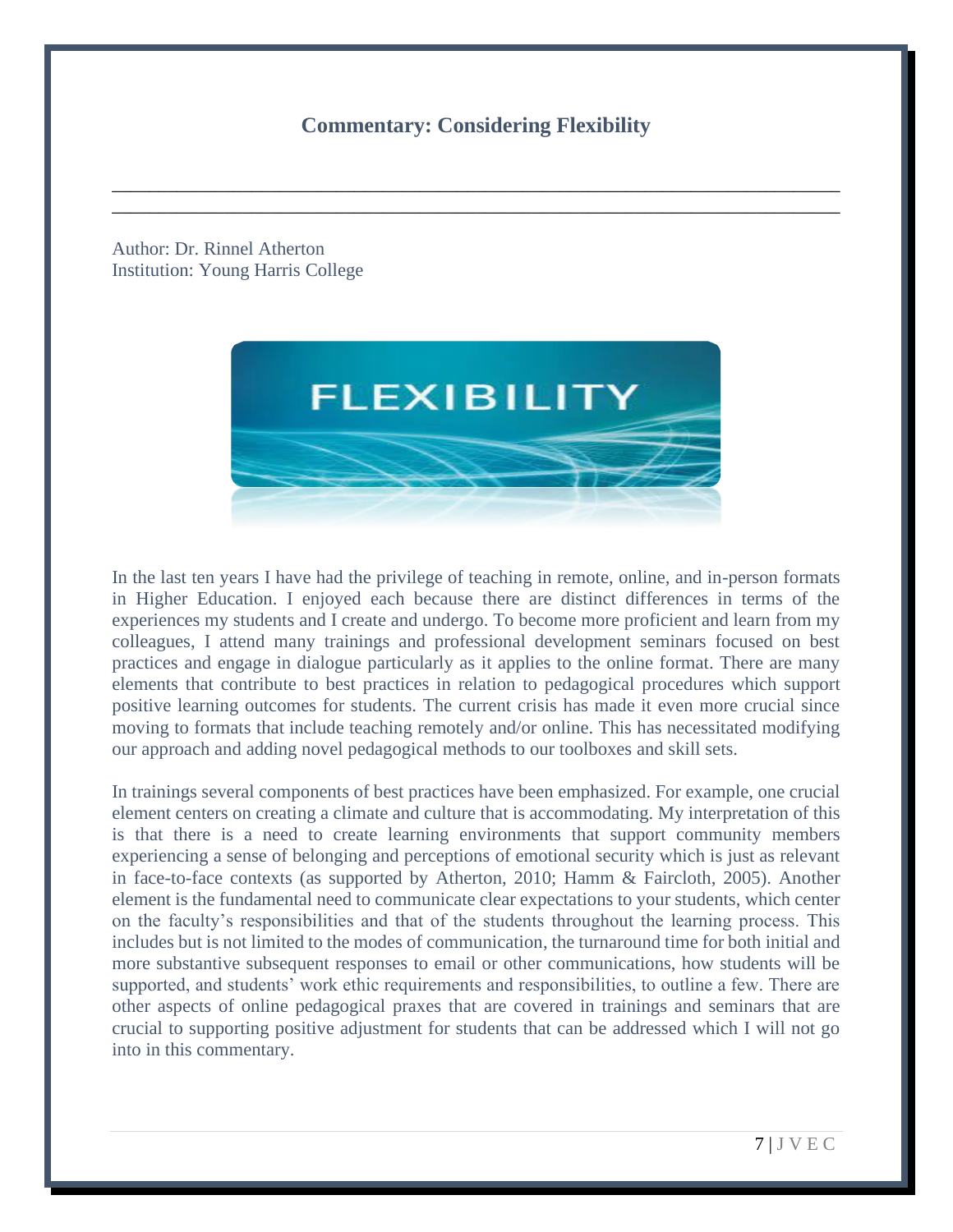The list of responsibilities has grown measuredly so since I first started ten years ago. However, as I continue to navigate the pedagogical world particularly in remote and online formats, I am finding that I need to exercise a certain measure of flexibility. While it is fundamental to hold students to the outlined expectations in terms of completion of assignments, due dates, and deadlines, I now must consider some of the issues that students are having in the remote and online formats that they have been thrown into currently. There are many times when students and faculty are required to change browsers in order to support the specific online platforms on which they are working, other students may not have the resources for reliable devices or internet service, some students are in different time zones, sometimes there are weather outages, other times students have questions which they may ask late at night and so will not receive a response until the following day, others do not have a supportive work environment at home (which they may not have control over), since the pandemic some students have been called up as essential workers (e.g., college students who may be members of the military reservist), and a myriad other challenges. Thus, as faculty we would be faced with the ethical and moral obligation to make a decision that allows us to provide the type of accommodations that would facilitate student learning, success, and positive adjustment. This demands a certain measure of flexibility on the part of the faculty member that entails creativity, reviewing submissions past the original due date, engaging in dialogue with students that would facilitate their development, support perceptions of emotional security and a sense of belonging, and give insight into how the student can be best supported. Even as faculty members make decisions about the level of or degree of flexibility that can be extended to students, they must keep in mind the learning goals and outcomes for learners.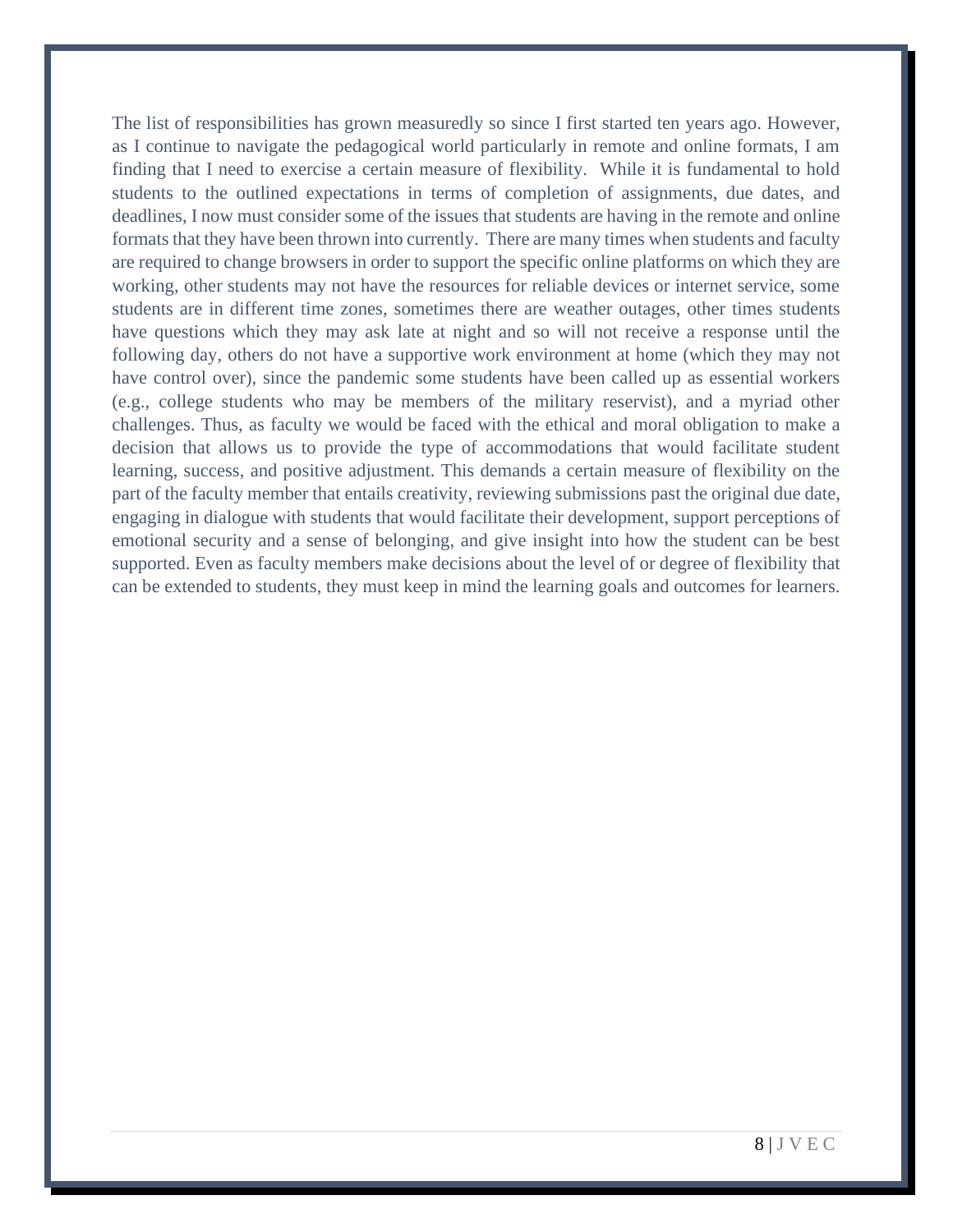#### **References**

- Atherton, R. G. (2010). *Adolescent adjustment in rural Appalachian youth*. (ED516215) [Doctoral Dissertation, University of North Carolina at Chapel Hill]. ProQuest Dissertations & Theses.
- Hamm, J.V., & Faircloth, B.S. (2005). Peer context of mathematics classroom belonging in early adolescence. *Journal of Early Adolescence, 25,* 345-366. Doi: 10. 1177/027243160- 5276932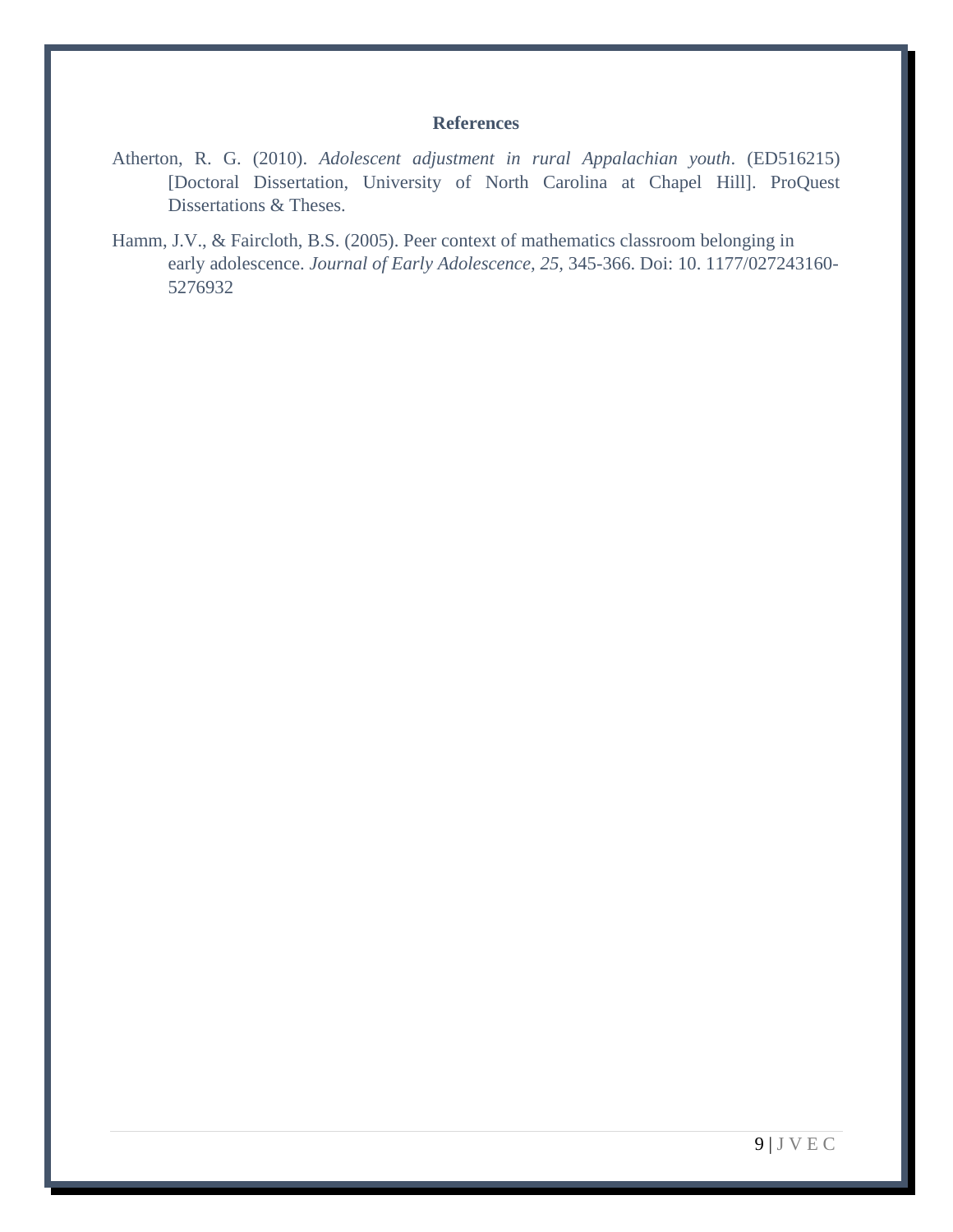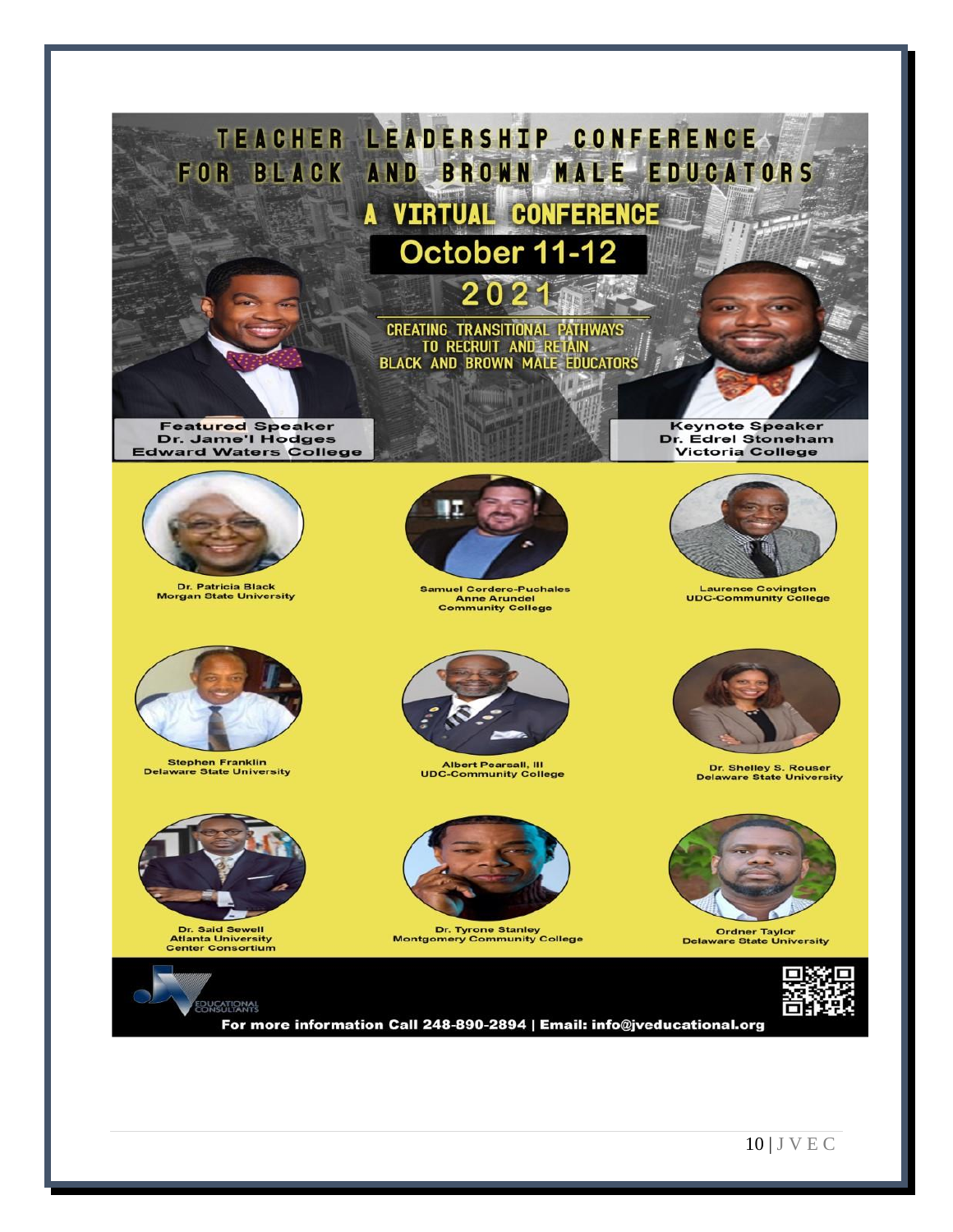### **A Literature Review:**

# **Incarceration and the Impact of Educational Rehabilitation on Recidivism**



Author: Dr. Doris Bullock Institution: Edward Waters University

The desire to combat recidivism is not a new conversation. However, the topic of recidivism has appeared to continue alongside research on prison reform and desistance. As part of the review of literature on the subject of recidivism, incarceration, and higher education the concept of desistance is included or incorporated into the research. Shadd Maruna (2017), in "Desistance as a Social Movement," explores the subject of desistance in a very straightforward manner. Created by criminologists, the term "desistance" was rarely spoken of at the turn of the 21st century (Maruna, 2017).

\_\_\_\_\_\_\_\_\_\_\_\_\_\_\_\_\_\_\_\_\_\_\_\_\_\_\_\_\_\_\_\_\_\_\_\_\_\_\_\_\_\_\_\_\_\_\_\_\_\_\_\_\_\_\_\_\_\_\_\_\_\_\_\_\_\_\_\_\_\_\_\_\_\_\_\_\_\_ \_\_\_\_\_\_\_\_\_\_\_\_\_\_\_\_\_\_\_\_\_\_\_\_\_\_\_\_\_\_\_\_\_\_\_\_\_\_\_\_\_\_\_\_\_\_\_\_\_\_\_\_\_\_\_\_\_\_\_\_\_\_\_\_\_\_\_\_\_\_\_\_\_\_\_\_\_\_

Recidivism is the most common measure of correctional program effectiveness. Measures of recidivism typically include re-arrest, reconviction, resentencing to prison for a new felony-level offense, and a return to prison for a technical violation revocation. Research has shown that a majority of released prisoners recidivate, particularly when measured as a re-arrest, within at least 3 years of release from prison (Langan & Levin, 2002). In their study of more than 400,000 offenders released from prisons in 30 states in 2005, Durose et al. (2014) report that 68% were rearrested over a 5-year follow-up period.

Durose et al. (2014) also found that recidivism rates were higher for men, non-Whites, younger offenders, and those with longer criminal histories, which is consistent with previous research showing that gender, race, age, and criminal history are among the strongest "static" (i.e., factors that cannot change) predictors of reoffending (Gendreau, Little, & Goggin, 1996).

There are dynamic factors (i.e., those that are susceptible to change) that are generally predictive of recidivism. The dynamic factors such as criminogenic needs (attitudes supportive of an antisocial lifestyle, substance abuse, antisocial companions), personal distress (anxiety, depression, schizophrenia), and social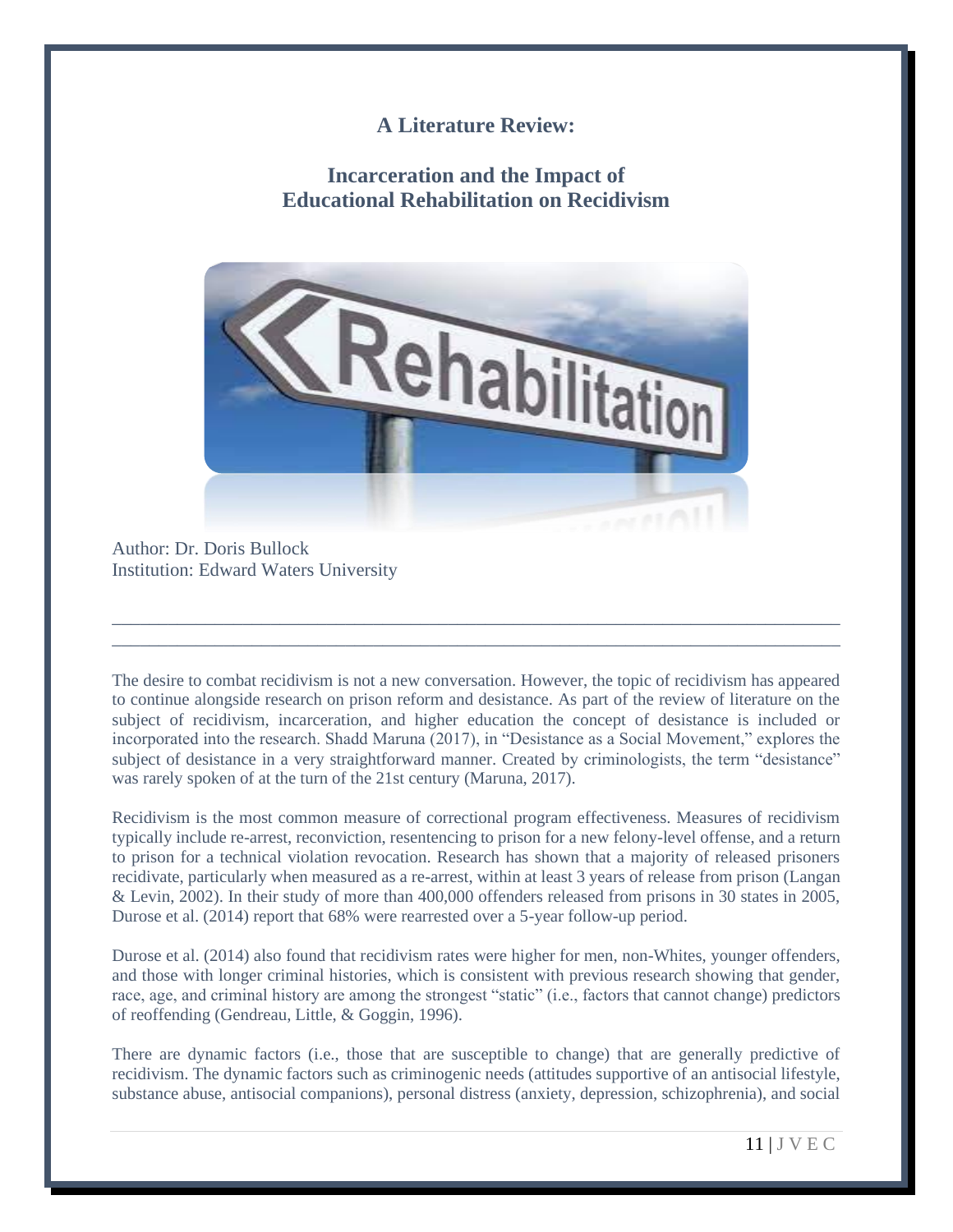achievement (marital status, level of education, employment) are significantly associated with recidivism risk.

Employment is often considered to be critical in helping offenders successfully transition from prison to the community. Although research suggests that an offender who finds a job is less likely to re-offend (Skaedhamar & Telle, 2012), post-release employment is also important from a costbenefit perspective. When offenders are working, they are usually paying income taxes, which helps generate revenue for federal and state governments. Whereas offender post-release employment can provide a tangible monetary benefit, research has demonstrated that crime is very costly to society (Cohen & Piquero, 2009).

Work is a buffer against crime and, more narrowly, recidivism (Skardhamar & Telle, 2012). Individuals are less likely to commit crime when they work more often, when work is considered satisfying (Uggen, 1999), when they have employment that is stable (Crutchfield & Pitchford, 1997), and when they perceive themselves as having career potential (Huiras, Uggen, & McMorris, 2000).

More than half the people who are incarcerated in prisons and jails are also parents of minor children. An estimated 2.7 million children in the United States have a parent in prison or jail one in every 28 children (BJS, 2016). They and other family members can face financial difficulties, housing instability, loss of emotional support and guidance, and social stigma as a consequence of having a loved one in prison. These challenges often have significant impacts on children of incarcerated parents, who have an increased risk of poor school performance, substance addiction, and mental health needs.

Strong family relationships are also an essential part of reentry because people returning to their communities often rely on relatives for help with housing, transportation, and finances, in addition to emotional support. Programs that focus on cultivating these relationships can improve outcomes for both incarcerated people and their families by engaging families in the reentry process and providing them with pre-and post-release services. For parents specifically, these services may include parenting workshops and peer support, financial literacy classes, and organized family visits to correctional facilities (BJS, 2016).

In academic criminology, the concept has had a transformational impact on justice practices, emerging as a mainstream focus that concentrates on the developmental or life-course "recovery movements" (Maruna, 2017, p. 6). As a practice, Maruna (2017) describes desistance as a social movement that expresses the individual's own desire to refrain from recidivism. This understanding of the literature helps shape the focus of the topic from that of rehabilitation—or programmatic structuring of institutions working to generate change and fix broken people—to recognizing and building individual strengths by recognizing one's talents and other influences around a person's life—their life-course (Maruna, 2017).

While Maruna addresses education as a way to increase an individual's self-esteem and self-worth for self-motivational internal change, Szifris, Fox, and Bradbury (2018) argue for the school of thought in desistance to be a theory of its own. In "A Realist Model of Prison Education, Growth, and Desistance: A New Theory," Szifris et al. (2018) argue that correctional education and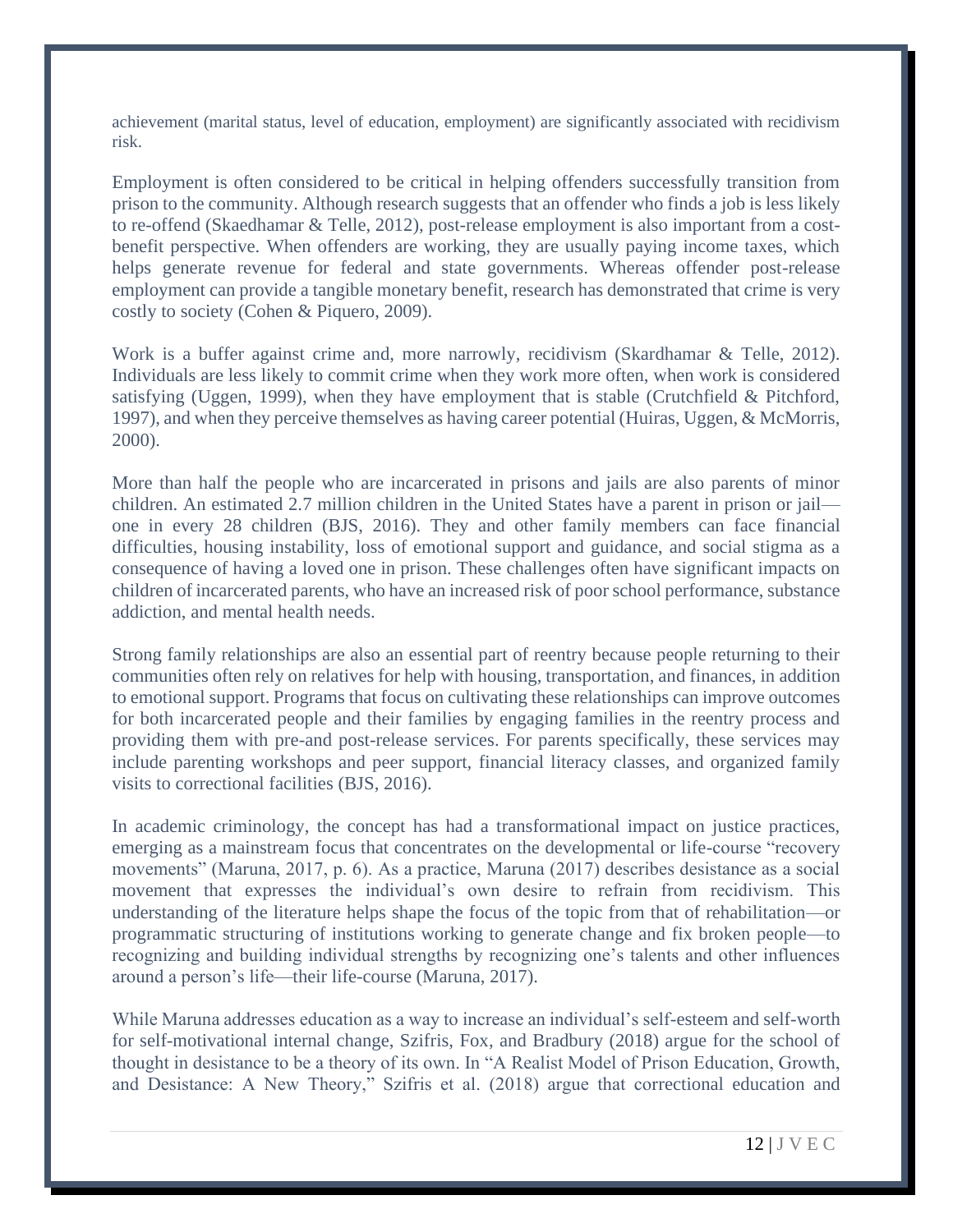desistance are a part of the individual person, their growth, and how that personal growth is actually the space where prison reformation and judicial change occurs.

This allows for "a contextualized discussion of *education* in prison for the *person* in prison" (Szifris et al., 2018, p. 42). It is this use of education for personal development that enable educational programming to concentrate not only the education of behavior strategy and change, but rather the "acquisition of skills and knowledge, on broadening the mind, and on developing new interests" (Szifris et al., 2018, p. 42).

Similarly, Michaela Soyer (2013), in "The Imagination of Desistance: A Juxtaposition of the Construction of Incarceration as a Turning Point and the Reality of Recidivism," uses the notion of turning points in life as a deterrent from a life of crime. According to Soyer (2013), recidivism is an effect of the incarceration itself, especially from a juvenile-justice facility standpoint. The teenagers interviewed could not put into practice their desire to change, a desire that was realized while incarcerated. Additionally, the punitive nature of the system denies a level of creative agency, so the narrative of self-transformation is never realized, leading to recidivism (Soyer, 2013). Thus, much of the research on recidivism and incarceration begins with a behavioral analysis of the prisoners themselves.

While some research treats aspects of desistance as a byproduct of traditional examination on recidivism, other investigations incorporate the issues of race and predictability of criminal recurrence. Like Soyer (2013), Cochran and Mears (2017), in "The Path of Least Resistance: Inmate Compliance and Recidivism," address a type of behavioral assessment using the life turning point concept to address a larger issue of incarceration versus correction and effects on reentry.

Using a historiography of prisons, Cochran and Mears (2017) give insight into the experience of "correctional" facilities that were "designed with the goal of 'correcting' individuals through isolation, depravation, and hard work" (p. 432), whereas incarceration does the opposite. The authors sought to utilize "signals" from the inmates through the trajectory of prison misconduct to determine the potential to "go straight" (p. 433).

Skeem and Lowenkamp (2016) likewise use a predictive analytic model to the reduction of recidivism. However, in their article, "Risk, Race, and Recidivism: Predictive Bias and Disparate Impact," Skeem and Lowenkamp seek to qualify not only the claim of reducing mass incarceration, but also the types of punishments that should occur to reduce recidivism according to risk factors associated with the individual.

According to Skeem and Lowenkamp (2016), "One way to begin unwinding mass incarceration without compromising public safety is to use risk assessment instruments in sentencing and corrections" (p. 680). In their study, they attempt not only to address how risk assessment addresses the types and levels of punishment but also how race plays into this process, considering the correlating controversies.

With a distinct difference between mass incarceration and rehabilitation, and spending on prisons increasing threefold since 1980, there is a growing bipartisan desire for criminal justice reform that can occur by shifting funding from incarceration to public schools (Brown & Douglas-Gabriel, 2016; Hawkins, 2017). Hawkins (2017) indicates the disproportionate effect of incarceration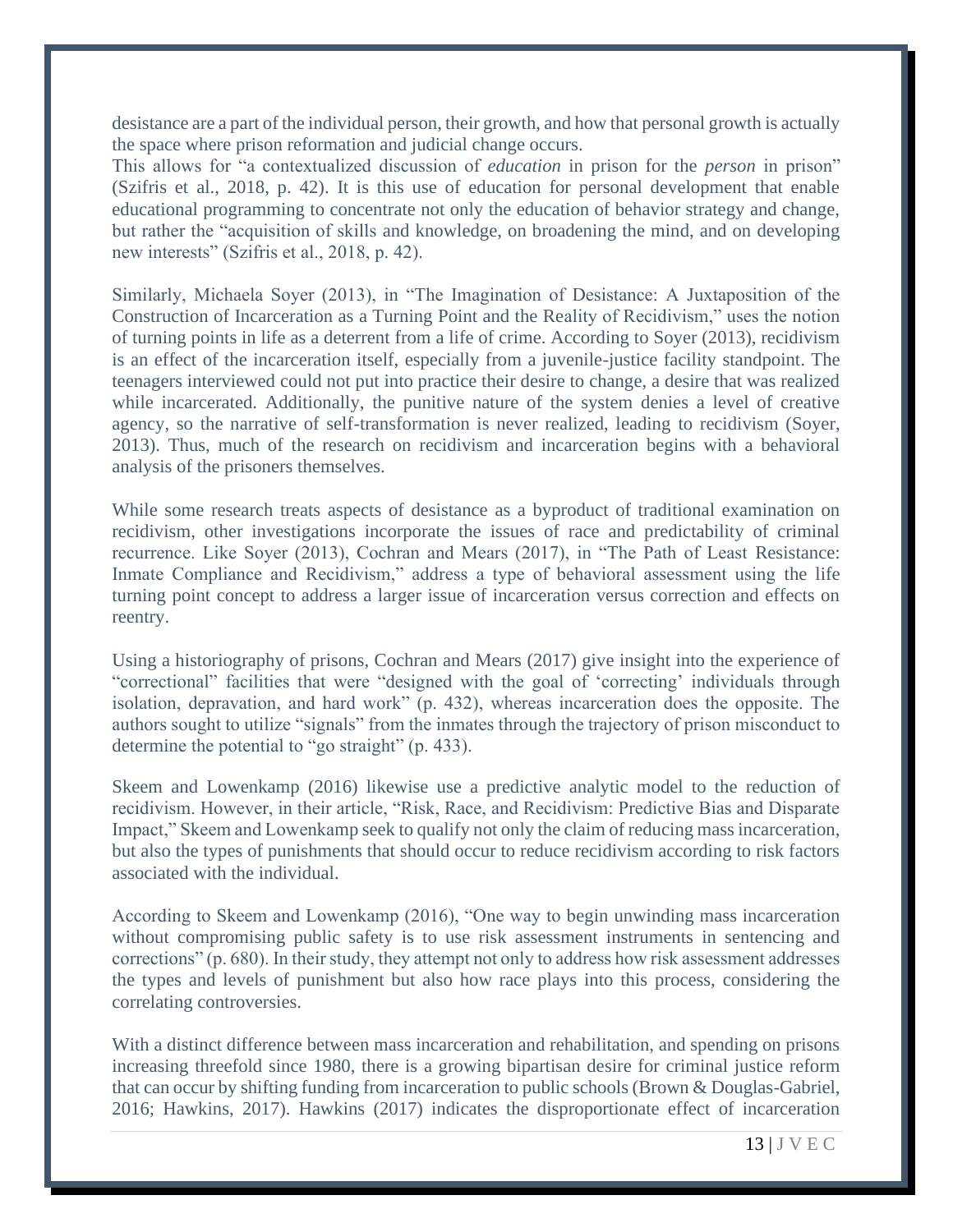within minority communities, citing "the role of money and for-profit prison services in increasing incarceration rates" (p. 17). However, Hawkins also cites findings from the ACLU and inmate outcomes from Davis (2013) to show not only a 43% lowered odd of inmate recidivism but also a change in mindset to assist others outside of prison via their participation in college admission counseling as a profession.

The role education plays or can play in either reducing mass incarceration from the onset and recidivism of incarcerated individuals is the one consistent theme found within the concept of reducing recidivism. Brady Duke (2018) addresses the need to study prior educational experiences as a means to determine the best course of action for perceived behavioral change and increase desistance. Like Hawkins, Duke determines the need to incorporate demography as a function of who most benefits from correctional education, suggesting that Black men with a high school education or GED would have the greatest benefit. Brett Dignam (2016) determines there is a need to concentrate on the positive aspects of change that can occur during incarceration. Similar to Hawkins and Duke, Dignam uses the lens of race, yet considers how the "tough on crime" and "truth in sentencing" campaigns have led to longer sentences and endemic overcrowding. Like Brown and Douglas-Gabriel, Dignam concludes in the article that "eleven states (including Connecticut) spend more on incarceration than on education" with confinement becoming "increasingly punitive" (p. 1220).

Much of the literature reviewed was related to the types of programs within the concept of what will be used as correctional education. Given this term was found consistently throughout the literature, there was a distinct difference between articles that addressed differences between gender, race, and age. While some researchers such as Soyer (2013) address juvenile justice, others such as Mokoele (2016) concentrates on the adult male population of 18 years and older. Mokoele suggests the need for "a transparent and thorough offender intake assessment process" to promote "effective offender intake strategies" (p. 87).

Mokoele addresses the need to study prior experiences of the inmate to effectively sentence, process, and provide subsequent and appropriate correctional educational programming. However, offender educational opportunities are found through correctional sentence plans (CSP) and are only available for prisoners serving longer than 24 months, creating a problem of recidivism for those with shorter sentencing. Nevertheless, the author suggests collaborations with universities, online education programs, and prepared sentence plans for those serving less than 24 months be methods of addressing correctional education. Though focused on the South African prison population, the need for correctional education is a global phenomenon and mirrors that of the United States, especially in post-apartheid South Africa.

Though the correctional sentence plan (CSP) may be one way the United States can analyze other communities and correctional education, Doran Larson (2015) uses globalization as a way to impact correctional education. Larson (2015) suggests adopting European practices of normalization to U.S. penal practices. A Nordic prison base policy and practice, normalization is the preparation "for assimilation into life outside . . . by making life inside as much like life outside" (p. 10).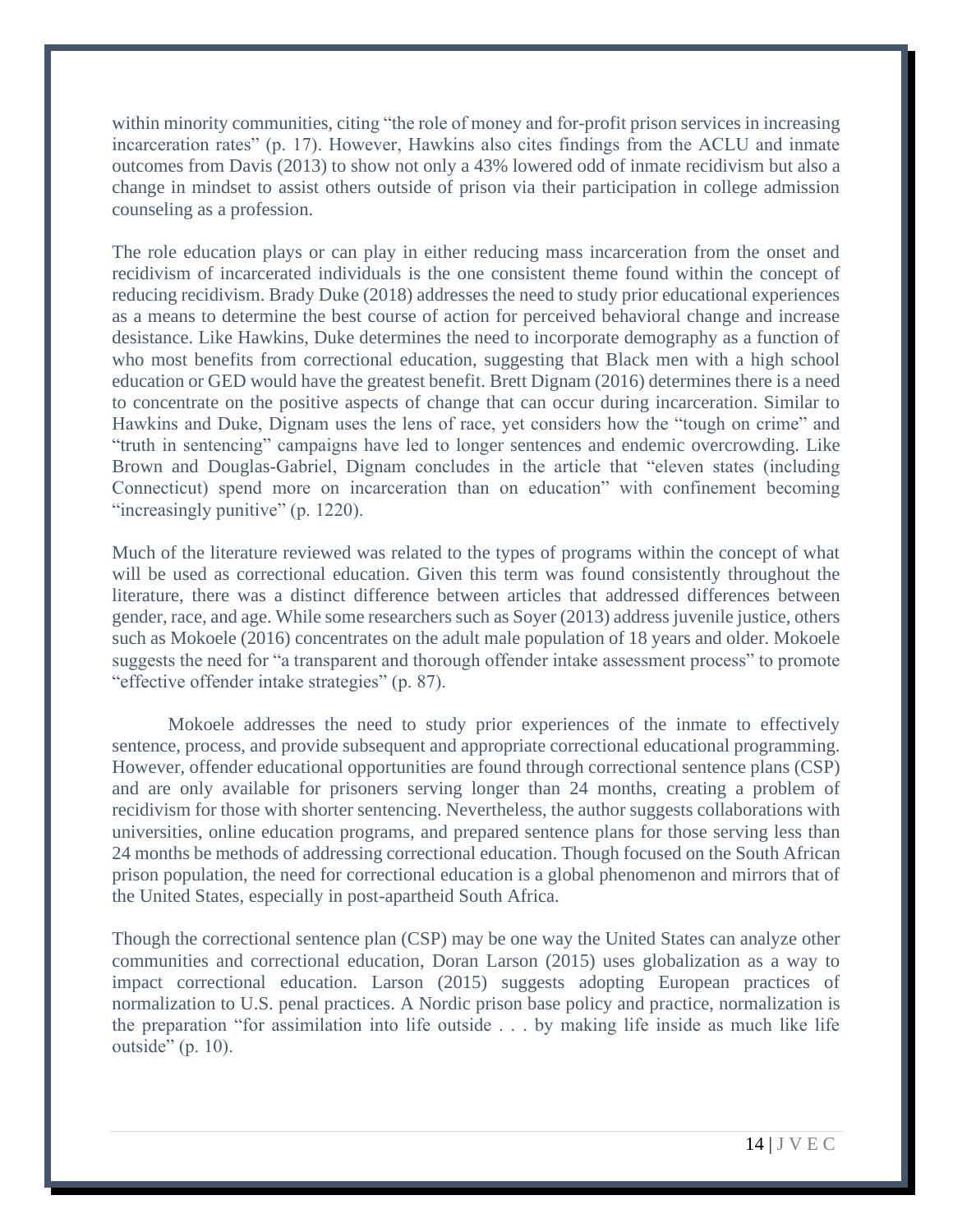In the same vein, Sokoloff and Schenck-Fontaine (2017) address the need for localized and effective transitioning programming for reduced recidivism upon societal reentry. The damaging stigmas that come along with imprisonment after release can have long-term effects that include barriers to employment, health insurance, housing, voting, and other ineligibility, or loss of rights. As previously noted, Larson (2015) and Sokoloff and Schenck-Fontaine (2017) concentrate on reentry into society. This theme is a key staple of much of the literature on recidivism and higher education within the penal system. Bala and Mooney (2019) and Mastrorilli, Matesanz, and Rousseau (2016) both address the issue of reentry, but in particular argue for the case of higher education and the role of Second Chance Pell.

Initiated by an executive order during the Obama administration, Second Change Pell sought to address the 1994 ineligibility of incarcerated individuals to receive federal funding for higher education. On June 24, 2016, U.S. Department of Education Secretary John King announced the 67 colleges and universities that were selected to participate in the Second Chance Pell Pilot Program (U.S. Department of Education Second Chance Pell Piece, 2016). According to Gray (2018), "both academia and the workplace must do more" (p. 17) to be inclusive of those individuals who otherwise would be overlooked on the job application as well as in higher education due to their criminal history. There is a risk assessment of individuals who can participate, but the program shows an increase in self-esteem, self-worth, and confidence. Yet, these articles show the lack of actual research on the program itself, its direct effect on recidivism except for a correlation to the 2013 meta-analysis funded by the Department of Justice, and RAND Corporation speaking to how correctional education reduces the likelihood to return to prison by 43% (U.S. Department of Education Second Chance Pell Piece, 2016).

Skeem and Lowenkamp (2016) address the notion of securing public safety; however, Bala and Mooney (2019) address individual dignity, family values, and financial support of individuals who are experiencing life after incarceration and higher education can secure such the promise of the rehabilitated individual. However, according to Bala and Mooney (2019), the experiment in Second Chance Pell has not been in existence long enough to yield results on the initiative's impact on recidivism. Still, allowing college and universities the opportunity to apply for such an Experimental Sites Initiative increasing "access to postsecondary education in correctional facilities, with the government evaluating the academic and life outcomes of those who received postsecondary education" (p. 48) is a move in the right direction to improve safety both inside and outside of prison. Mastrorilli et al. (2016) also studied the impact Second Chance Pell and focused on the correctional mindset of finding something wrong and fixing it. The authors articulate a positive movement toward policy and practice of prison education, "supporting prison education and postsecondary education specifically" (p. 26). Bala and Mooney (2019) document how past research has shown a decrease in recidivism when attached to expansion and funding of postsecondary correctional education programs, and in particular, how study literature, social sciences, and the arts result in positively developing critical thinking, cognition, and mindset change.

While most research addresses the prison system, reform, and reentry into society, another theme within the construct of recidivism, incarceration, and higher education is the benefit of correctional education to the higher education landscape versus the person incarcerated. Jones (2018) insists that due to declining enrollment, a decrease of 230,000 students since spring 2017, higher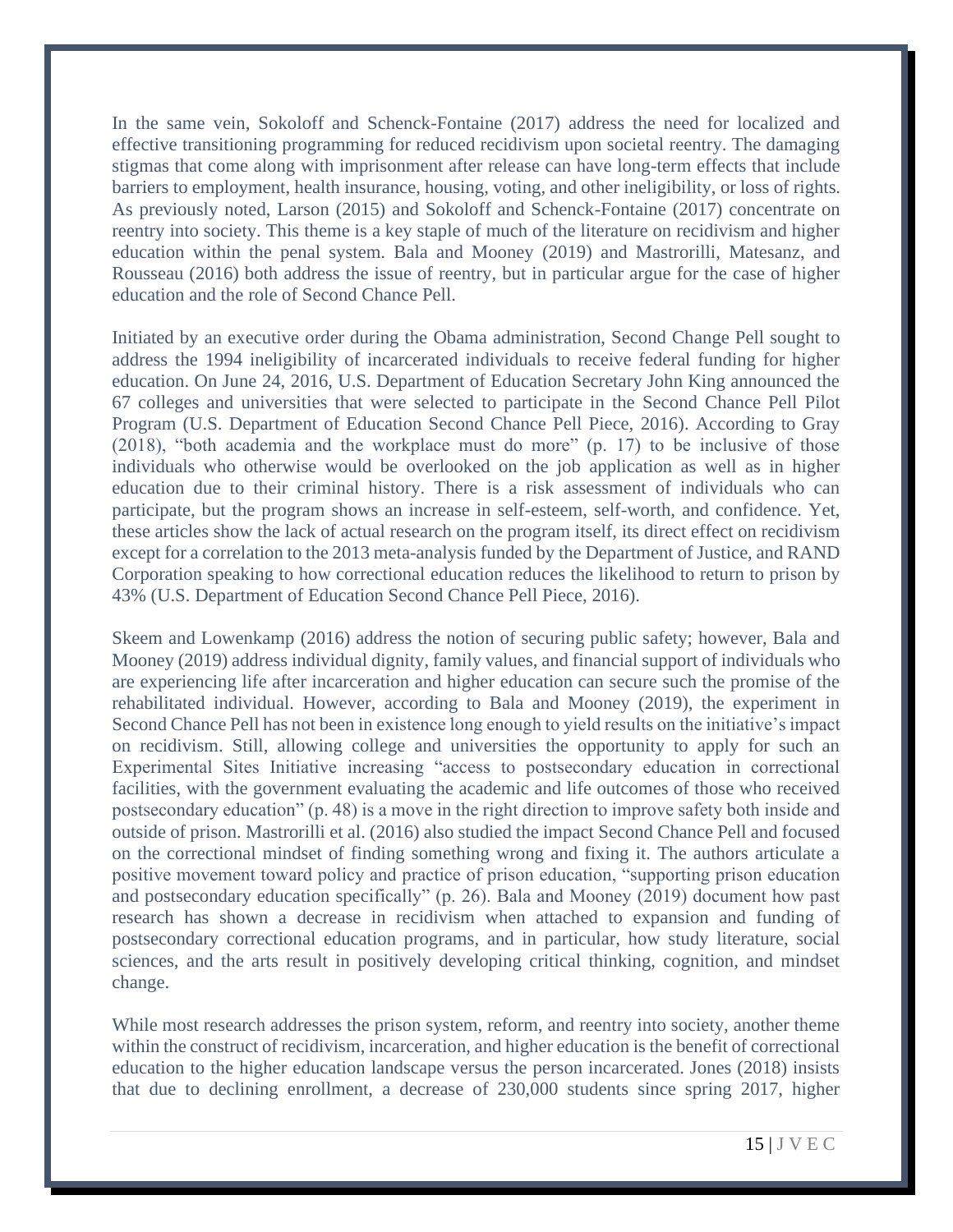education institutions that participate and invest in correctional education can yield beneficial results in a landscape in which many are struggling.

Societal reentry is one theme that finds itself present throughout the recidivism conversation, as the successful desistance of released inmates and reduced recidivism is contingent upon acclimation into society. Wikoff, Linhorst, and Morani (2012) take into account programs like Second Chance Pell that allow formerly incarcerated individuals to participate in reentry programs with a lowered risk of criminal relapse. Given that the number and rate of individuals released from correctional facilities without parole supervision have increased over the last decade, so does the risk factor for ex-offenders to return to prison (Wikoff et al., 2012).

Several community-level factors that affect successful transitions include the availability of housing, substance abuse treatment, health services, and among other mentioned, access to education (Wikoff et al., 2012). Effective transitioning into society without some level of supervision may be rectified by having released inmates attend postsecondary institutions.

Among the research, there appears to be one constant—correctional education needs to continue to evolve. According to Drake and Fumia (2017), "correctional education has been at the cornerstone of prison programming since the rehabilitative era began at the turn of the 19th century" and "was designed to focus on math, literacy, and communication skills training" (p. 549). However, Drake and Fumia question the effectiveness of correctional education.

From the elimination of Pell in 1994, to the Second Chance Act of 2007, and the Second Chance Pell Experimental Program in 2016, there appears the need to understand how correctional education is transitioning to not only accommodate high school equivalency and onsite prison reform but how programs need to be tailored to fit the correctional facility and population. Drake and Fumia provide a foundation for how research on correctional education and its effectiveness can be conducted to ensure not only a set of best practices but also valid concrete evidence on the true successes of such programmatic interests.

This literature review gives a rather comprehensive overview of the types of themes present in the research on recidivism, incarceration, and higher education, not only highlighting the area of focus that clearly define this study as one that addresses the initial results of Second Chance Pell, but also how such programs can benefit institutions of higher education, particularly the Historically Black College and University, and the local community with opportunities for evolution beyond traditional concepts of correctional education.

Recent trends in prisoner education have narrowed educational choice away from college toward job training. One event that facilitated this process was the denial of Pell Grant to inmates. The U.S. Congress created the Basic Educational Opportunity Grant program in 1972 in response to the need for financial assistance for those pursuing postsecondary education. In 1980, the program was given a new title—the Pell Grant program, in recognition of Senator Claiborne Pell of Rhode Island, who was instrumental in its establishment.

The Department of Education announced in June 2016 that 67 colleges and universities had been selected to participate in the new Second Chance Pell pilot program, an experiment announced in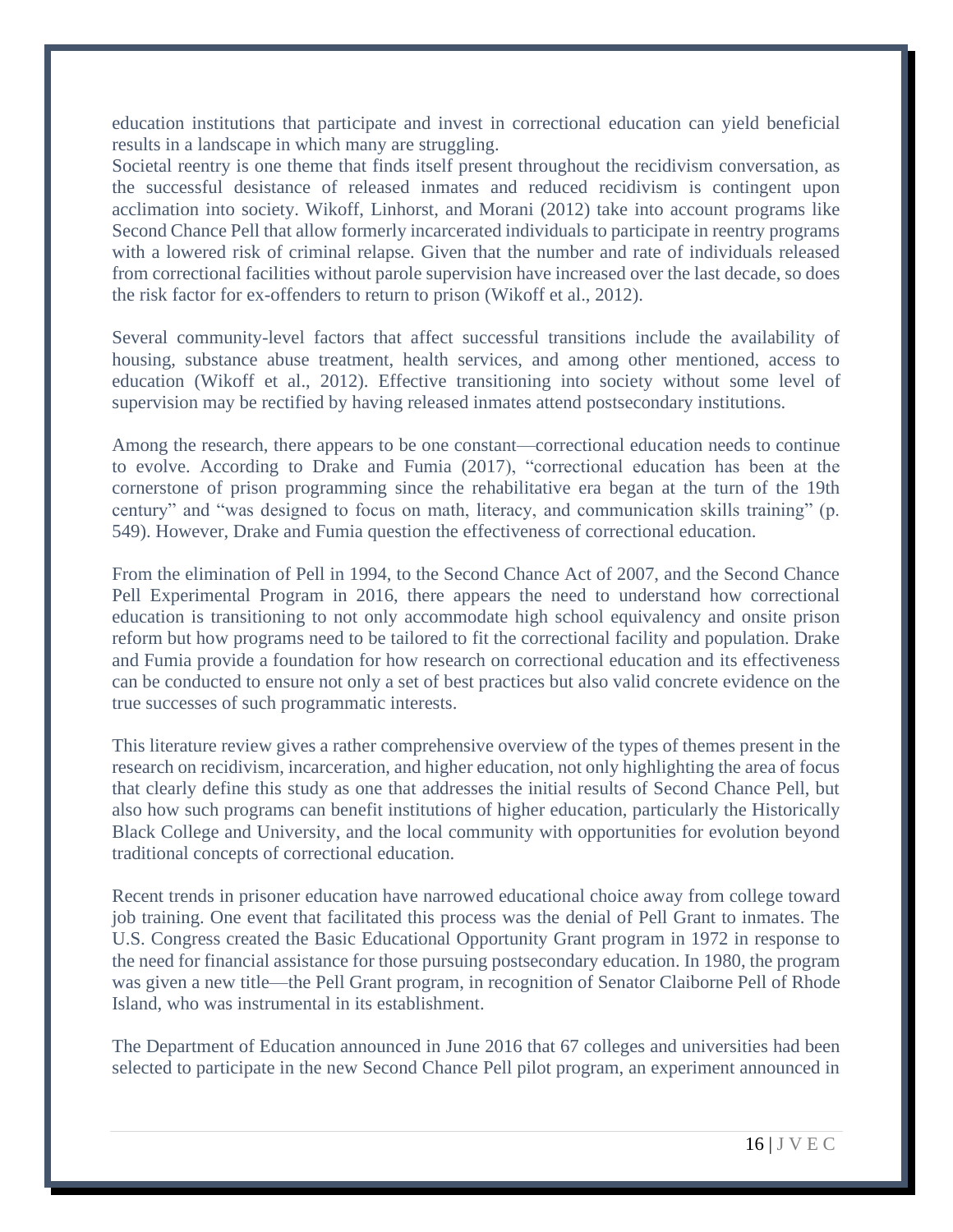July 2015 to test whether participation in high-quality education programs increases access to financial aid for incarcerated individuals.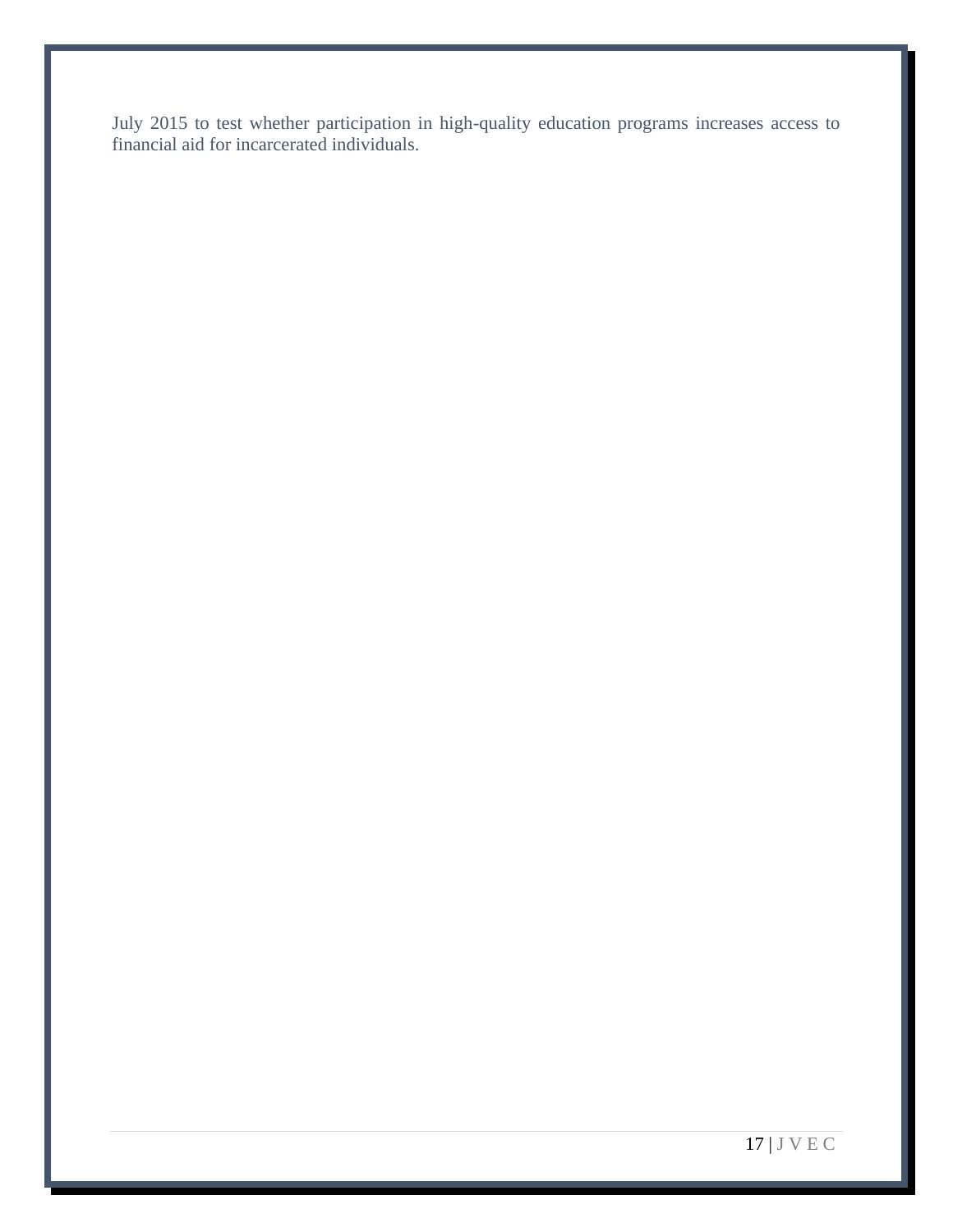#### **References**

- Bala, N., & Mooney, E. (2019). How to free the prisoners: The conservative case for postsecondary education for inmates. *The American Conservative, 18*(1), 47.
- Brown, E., & Douglas-Gabriel, D. (2016). Since 1980, spending on prisons has grown three times as much as spending on public education. *The Washington Post.* Retrieved from https://www.washingtonpost.com/news/education/wp/2016/ 07/07/since-1980-spending-on-prisons-has-grown-three-times-faster-than-spending-onpublic-education/?noredirect=on&utm\_term=.b35827689563
- Bureau of Justice Statistics. (2016). *Correctional Populations in the U.S., 2015.* Washington, DC: U.S. Department of Justice, Office of Justice Programs.
- Cochran, J. C., & Mears, D. P. (2017). The path of least desistance: Inmate compliance and recidivism. *Justice Quarterly, 34*(3), 431–458. doi:10.1080/07418825.2016.1168476
- Cohen, M. A., & Piquero, A. R. (2009). New evidence on the monetary value of saving a high risk youth. *Journal of Quantitative Criminology, 25*(1), 25–49. doi:10.1007/s10940-008-9057- 3
- Crutchfield, R. D., & Pitchford, S. R. (1997). Work and crime: The effects of labor stratification. *Social Forces, 76*(1), 93–118. Retrieved from https://www.jstor.org/ stable/2580319
- Dignam, B. (2016). Learning to counter mass incarceration. *Connecticut Law Review, 48*(4), 1217–1230.
- Duke, B. (2018). A meta-analysis comparing educational attainment prior to incarceration and recidivism rates in relation to correctional education. *Journal of Correctional Education, 69*(1), 44–59. Retrieved from https://www.jstor.org/ stable/26508040
- Durose, M. R., Cooper, A. D., & Synder, H. N. (2014). *Recidivism of prisoners released in 30 states in 2005: Patterns from 2005 to 2010.* Washington, DC: U.S. Department of Justice, Office of Justice Programs, Bureau of Justice Statistics.
- Gendreau, P., Little, T., & Goggin, C. (1996). A meta-analysis of the predictors of adult offender recidivism: What works! *Criminology, 34*(4), 575–608. doi:10.1111/j.1745-9125.1996.tb01220.x

Gray, K. (2018). A second chance. (cover story). *Diverse: Issues in Higher Education, 35*(24), 16.

Hawkins, D. (2017). An educational pipeline for inmates. *Journal of College Admission, 237,* 17– 18.

Huiras, J., Uggen, C., & McMorris, B. (2000). Career jobs, survival jobs, and employee deviance: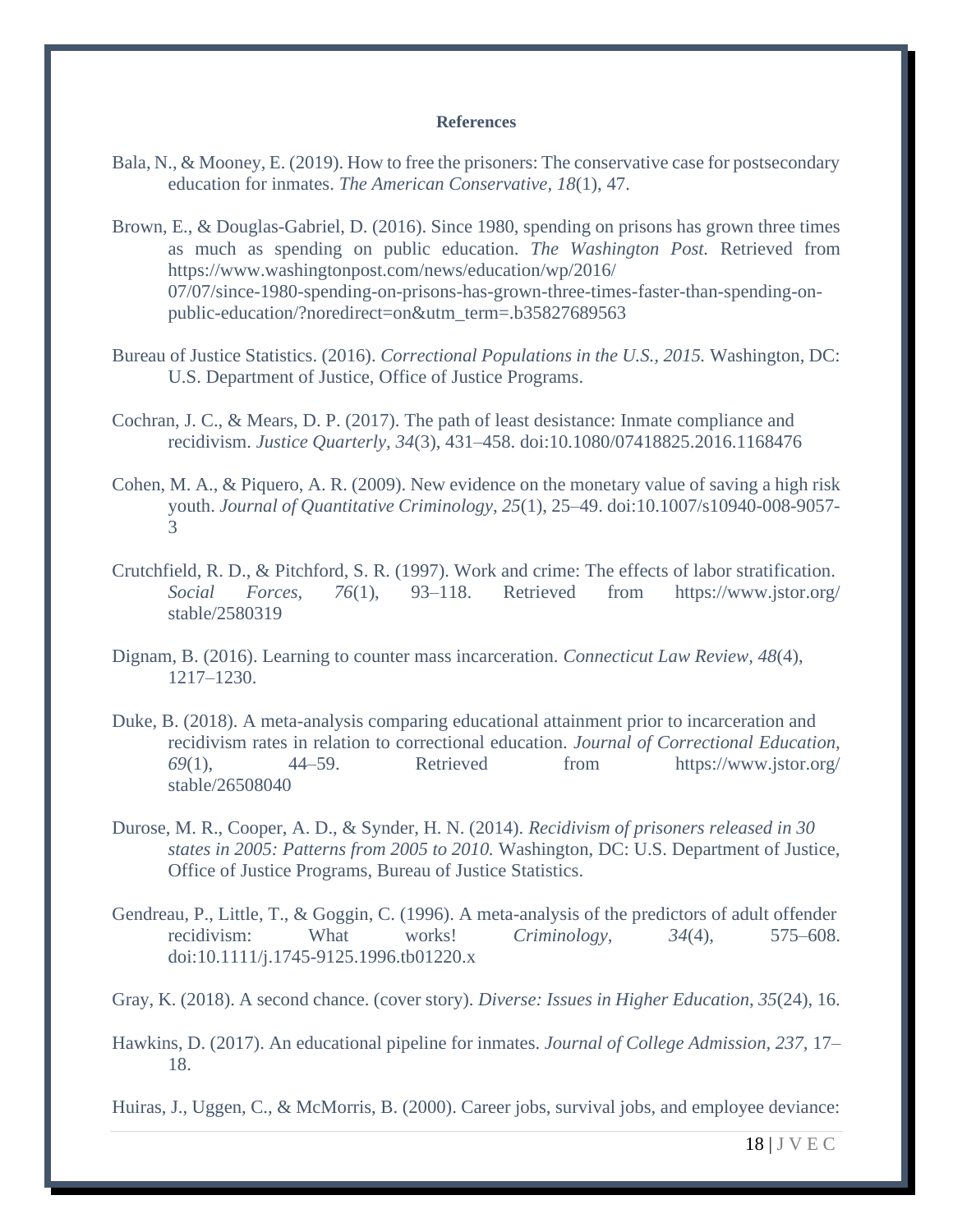A social investment model of workplace misconduct. *The Sociological Quarterly, 41*(2), 245–263. doi:10.1111/j.1533-8525.2000.tb00094.x

Jones, M. (2018). The prison-to-college pipeline. *Washington Monthly, 50*(9/10), 59.

- Langan, P. A., & Levin, D. J. (2002). *Recidivism of prisoners released in 1994.* Washington, DC: U.S. Department of Justice, Office of Justice Programs, Bureau of Justice Statistics. Retrieved from https://www.bjs.gov/content/pub/pdf/ rpr94.pdf
- Larson, D. (2015). Localizing prison higher education. *New Directions for Community Colleges, 2015*(170), 9–17. doi:10.1002/cc.20139

Maruna, S. (2017). Desistance as a social movement. *Irish Probation Journal, 14,* 5–20.

- Mastrorilli, M. E., Matesanz, J., & Rousseau, D. (2016). Higher degrees: Liberal arts education brings new thinking. *Corrections Today, 78*(4), 26–30. Retrieved from <https://open.bu.edu/handle/2144/27551>
- Mokoele, M. (2016). Correctional sentence plan: A pathway to adult correctional education. *Adult Learning, 27*(2), 87–89. doi:10.1177/1045159515596138
- Skardhamar, T., & Telle, K. (2012). Post-release employment and recidivism in Norway. *Journal of Quantitative Criminology, 28*(4), 629–649. doi:10.1007/s10940-012-9166-x
- Skeem, J. L., & Lowenkamp, C. T. (2016). Risk, race, and recidivism: Predictive bias and disparate impact. *Criminology: An Interdisciplinary Journal, 54*(4), 680–712. doi:10.2139/ssrn.2687339
- Sokoloff, N. J., & Schenck-Fontaine, A. (2017). College programs in prison and upon reentry for men and women: A literature review. *Contemporary Justice Review, 20*(1), 95–114. doi:10.1080/10282580.2016.1262772
- Soyer, M. (2013). The imagination of desistance: A juxtaposition of the construction of incarceration as a turning point and the reality of recidivism. *British Journal of Criminology, 54*(1), 91–108. doi:10.1093/bjc/azt059
- Szifris, K., Fox, C., & Bradbury, A. (2018). A realist model of prison education, growth, and desistance: A new theory. *Journal of Prison Education and Reentry, 5*(1), 41–62. Retrieved from<https://files.eric.ed.gov/fulltext/EJ1183845.pdf>
- Uggen, C. (1999). Ex-offenders and the conformist alternative: A job quality model of work and crime. *Social Problems, 46*(1), 127–151. doi:10.2307/3097165

Wikoff, N., Linhorst, D. M., & Morani, N. (2012). Recidivism among participants of a reentry program for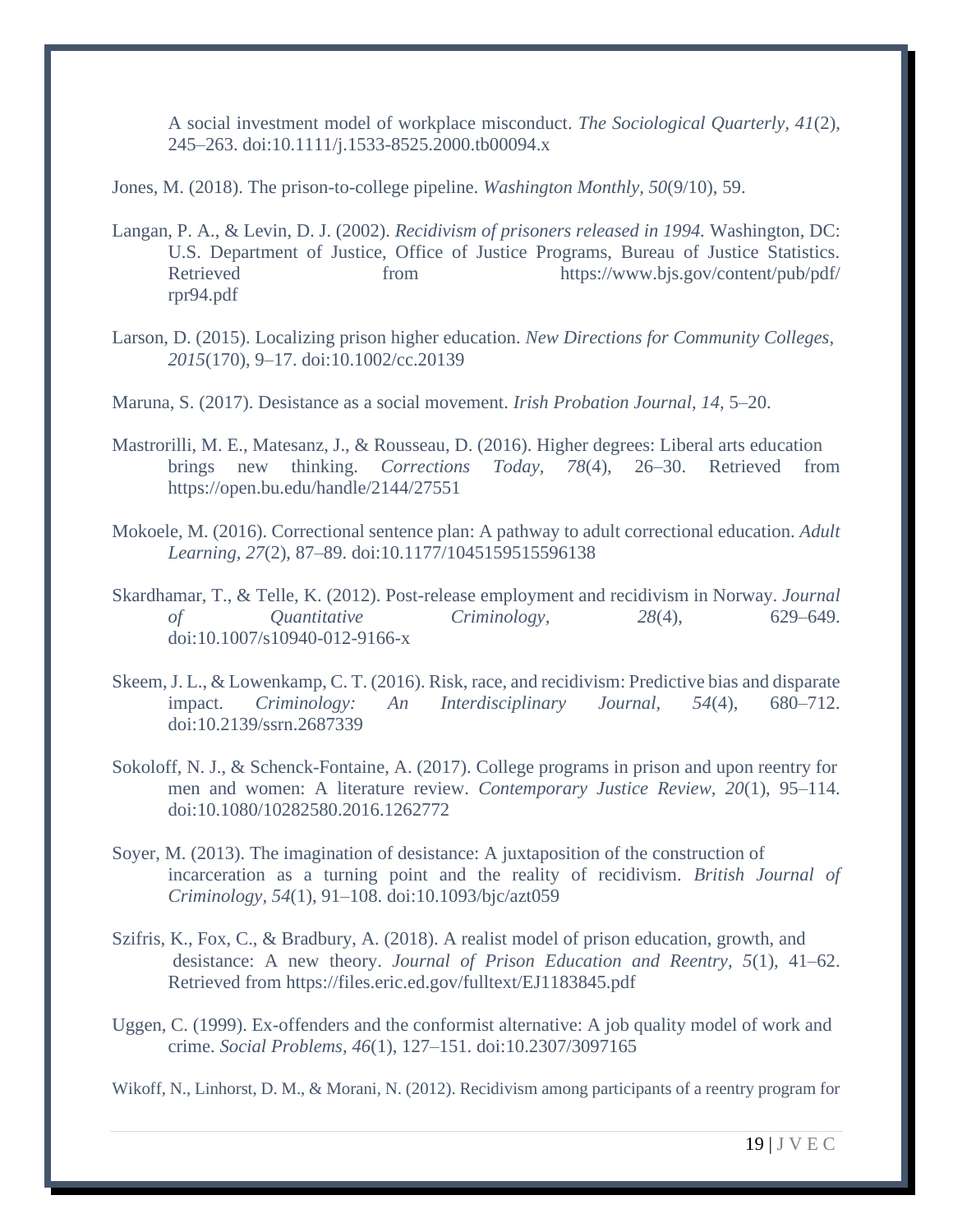prisoners released without supervision. *Social Work Research, 36*(4), 289–299. doi:10.1093/swr/svs021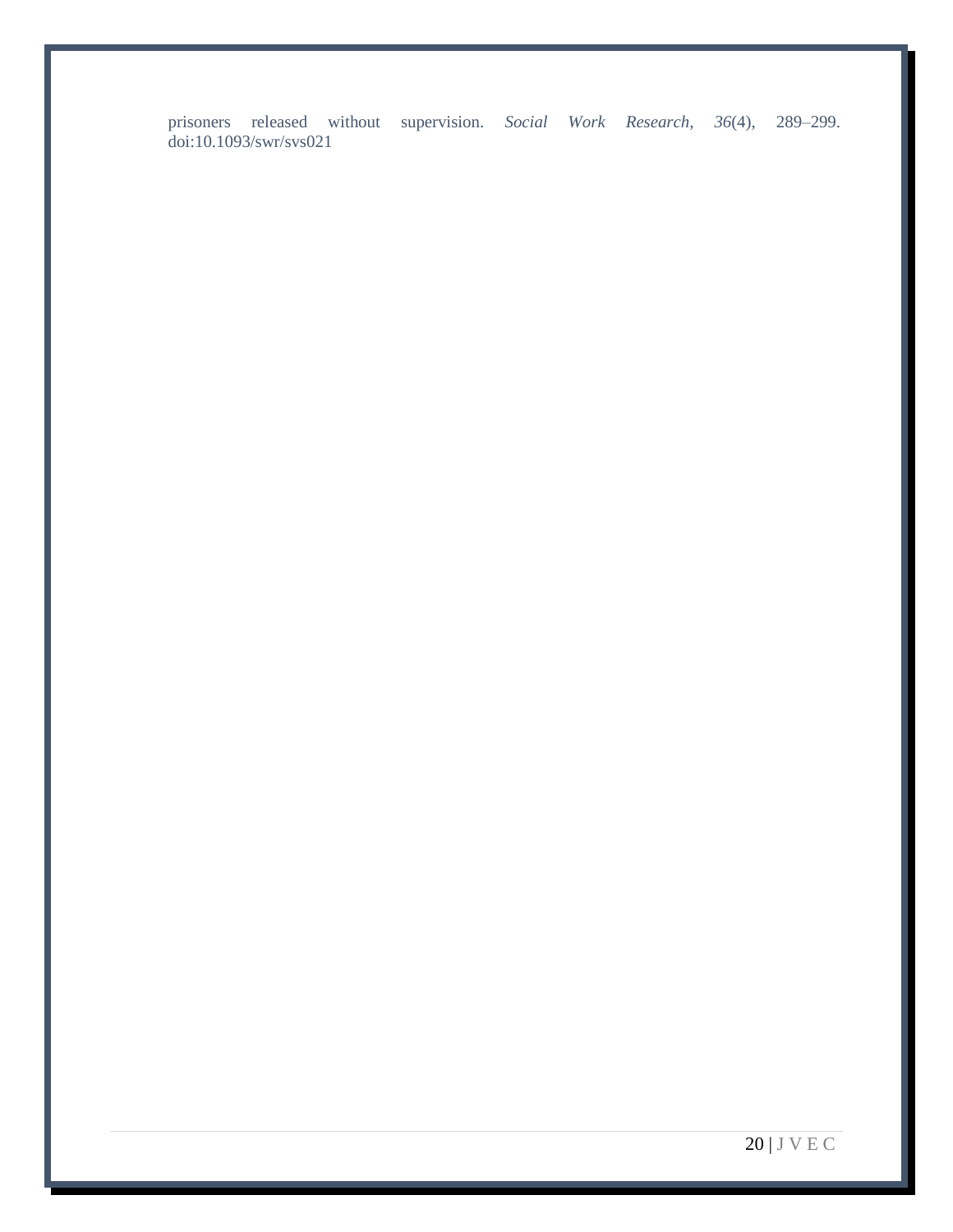

\_\_\_\_\_\_\_\_\_\_\_\_\_\_\_\_\_\_\_\_\_\_\_\_\_\_\_\_\_\_\_\_\_\_\_\_\_\_\_\_\_\_\_\_\_\_\_\_\_\_\_\_\_\_\_\_\_\_\_\_\_\_\_\_\_\_\_\_\_\_\_\_\_\_\_\_\_\_ \_\_\_\_\_\_\_\_\_\_\_\_\_\_\_\_\_\_\_\_\_\_\_\_\_\_\_\_\_\_\_\_\_\_\_\_\_\_\_\_\_\_\_\_\_\_\_\_\_\_\_\_\_\_\_\_\_\_\_\_\_\_\_\_\_\_\_\_\_\_\_\_\_\_\_\_\_\_



- T-Shits [**White Only**] are \$30.00 for S, M, and L and \$35.00 for 1X, 2X, 3X, 4X with a Shipping fee of \$3.95 per order.
- Long T-Shirts [**Black Only**] are \$36.00 S, M, and L and \$41.00 for 1X, 2X, 3X, and 4X with a Shipping fee of \$3.95 per order.



- Caps are adjustable and the fee is \$40.00 with a shipping fee of \$3.95.
- For more information, please e-mail info@jveducational.org or phone 443.917.6550 regarding orders.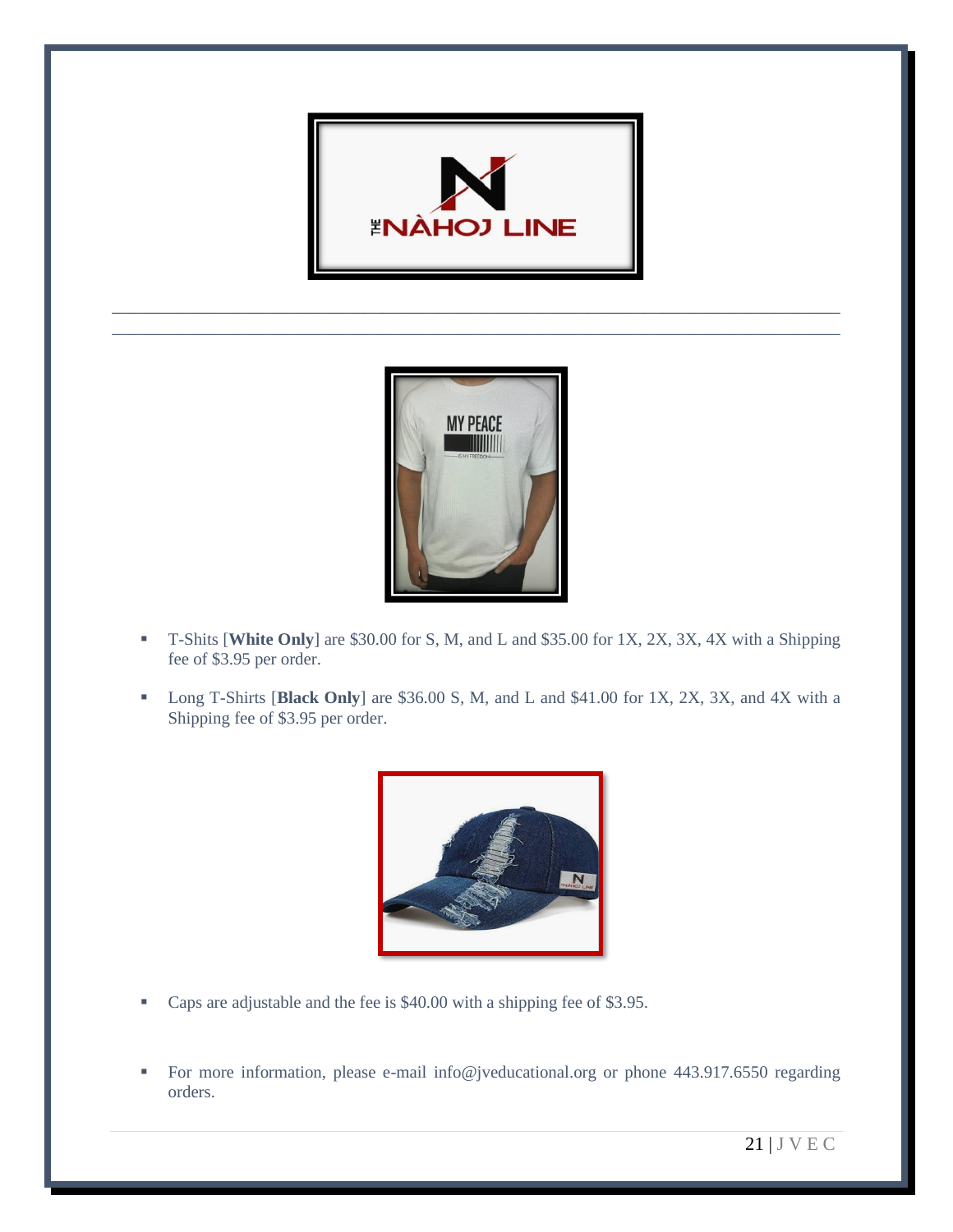### **Taking off the Mask**



\_\_\_\_\_\_\_\_\_\_\_\_\_\_\_\_\_\_\_\_\_\_\_\_\_\_\_\_\_\_\_\_\_\_\_\_\_\_\_\_\_\_\_\_\_\_\_\_\_\_\_\_\_\_\_\_\_\_\_\_\_\_\_\_\_\_\_\_\_\_\_\_\_\_\_\_\_\_ \_\_\_\_\_\_\_\_\_\_\_\_\_\_\_\_\_\_\_\_\_\_\_\_\_\_\_\_\_\_\_\_\_\_\_\_\_\_\_\_\_\_\_\_\_\_\_\_\_\_\_\_\_\_\_\_\_\_\_\_\_\_\_\_\_\_\_\_\_\_\_\_\_\_\_\_\_\_

Author: Dr. Quincy Dinnerson, Norfolk State University Author: Dr. Shanika Lavi Wilson, North Carolina Central University Author: Dr. Niah White, Spirit Counseling & Consulting, PLLC

#### **Abstract**

This article captures the experience of an African American male navigating through the social work education landscape to become a social work practitioner and educator. The writer reveals their experience as an African American male student facing challenges of micro-aggression, racism, and privilege. Both an autoethnography and counter storytelling framed in critical race theory are the methodologies used to narrate this article. The stories are supported by two additional authors that shared in my learning experiences. This work is a contribution to the field of social work as a resource providing a perspective on the value of diversity and cultural competency.

Key words: Autoethnography, social work, African American, male

#### **Introduction**

Social work is a diverse profession that focuses on assisting individuals, groups, families, and communities utilizing direct practice, indirect practice, social justice, advocacy, and a host of other skills. According to the International Federation of Social Workers (IFSW) (2014), Social work is a practice-based profession and an academic discipline that promotes social change and development, social cohesion, and the empowerment and liberation of people. Principles of social justice, human rights, collective responsibility, and respect for diversities are central to social work.<sup>i</sup>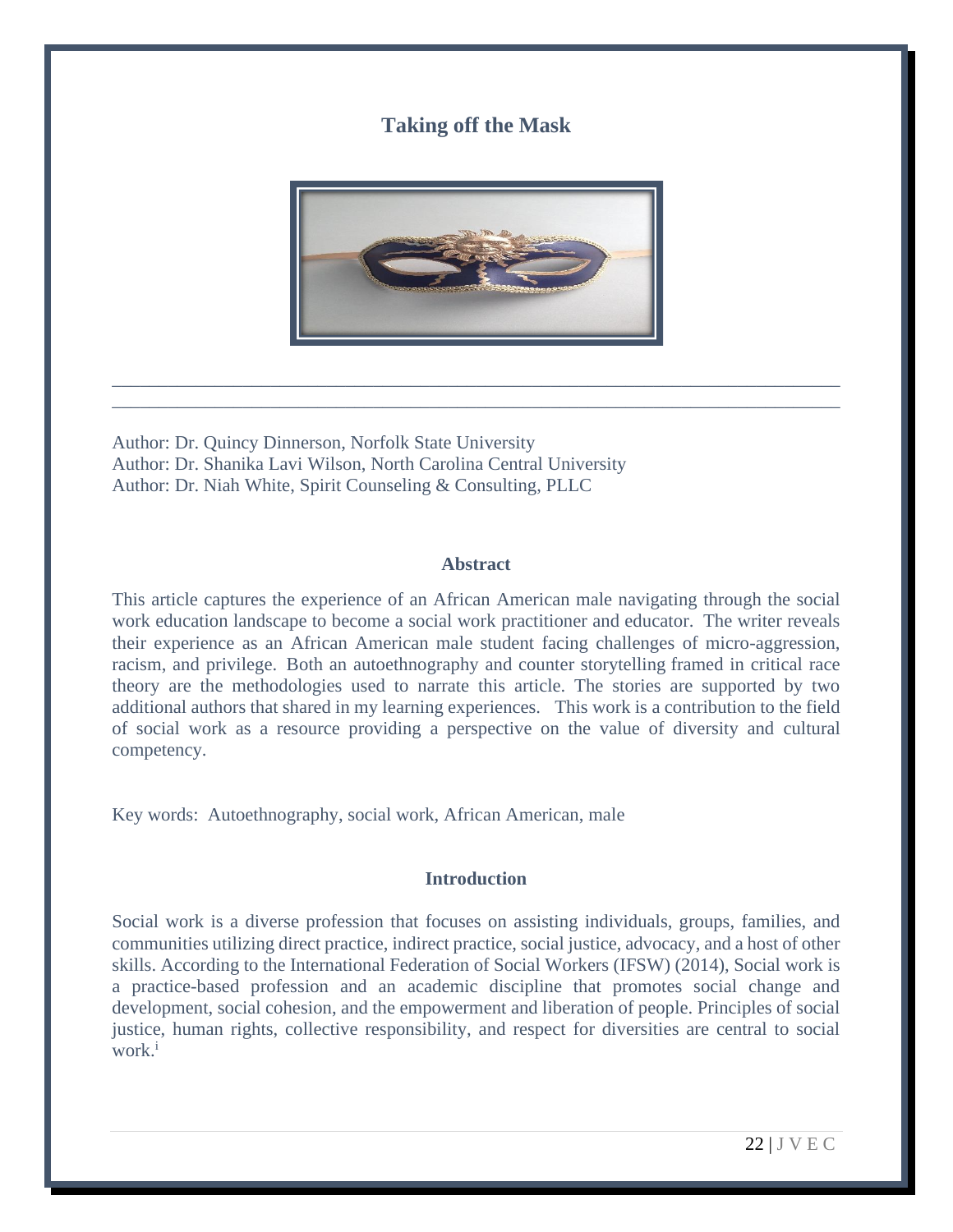While this definition is quite complex, the mission of social work is rooted in the core values of service, social justice, dignity and worth of the person, importance of human relationships, integrity, and competence. Bringing these values from theory to implementation is a mandate that leaves much to be desired, especially for an African American male navigating through the world of higher education . This article not only narrates the journey of becoming a social work practitioner and educator, but it also entails the crisis of representation and the isolating experience of being "the only" African American male within foreign and unwelcoming settings.

While many initiatives continue to emerge to increase the presence of Black males in social work, there is still little known about our experiences. Furthermore, the existing research minimizes the way personal identities of African American males shape perception. Arecent study shared how isolation, racism, and the social work curriculum are factors that could hinder African American males from completing a graduate degree in social work (Dinnerson, 2019). More research is needed to augment these experiences, and more importantly create change in the dominant/majority system of education that excludes the unique experiences and voices and African American men.

i International Federation of Social Workers. (2014). Global definition of social work. Retrieved from <https://www.ifsw.org/what-is-social-work/global-definition-of-social-work/>

Through the use of autoethnographic vignettes and counter-storytelling, this article highlights the successes and challenges encountered by a Black male student during the process of pursuing a social work degree on the bachelor's, master's, and doctorate levels. "Social workers with doctoral degrees are typically professional leaders in practice, policy, research, and scholarship, in addition to or in lieu of holding academic positions as social work educators" (Howard, 2016, p. S148). While this account cannot be generalized for all Black male students pursuing a social work degree, this study emphasizes the importance of cultural awareness within the profession of social work. This article concludes with methods to support African American male students within social work programs.

> *We wear the mask that grins and lies, it hides our cheeks and shades our eyes~ this debt we pay to human guile; with torn and bleeding hearts we smile. —Paul Laurence Dunbar*

#### **Methodology**

#### **Autoethnography**

Autoethnographic research demonstrates the characteristics of both autobiography and ethnography traditions (Ellis, Adams, & Bochner, 2011). Autoethnographic writers "retrospectively and selectively write about epiphanies that stem from, or are made possible by, being part of a culture and or possessing a particular cultural identity" (Ellis et al., 2011, para. 8). Moreover, Jones, Adams, and Ellis (2013) argue that autoethnography allows the researcher to disrupt and challenge how traditional research silences the researcher's voice in the name of "objectivity, control, and predictability" (p. 35). While analyzing their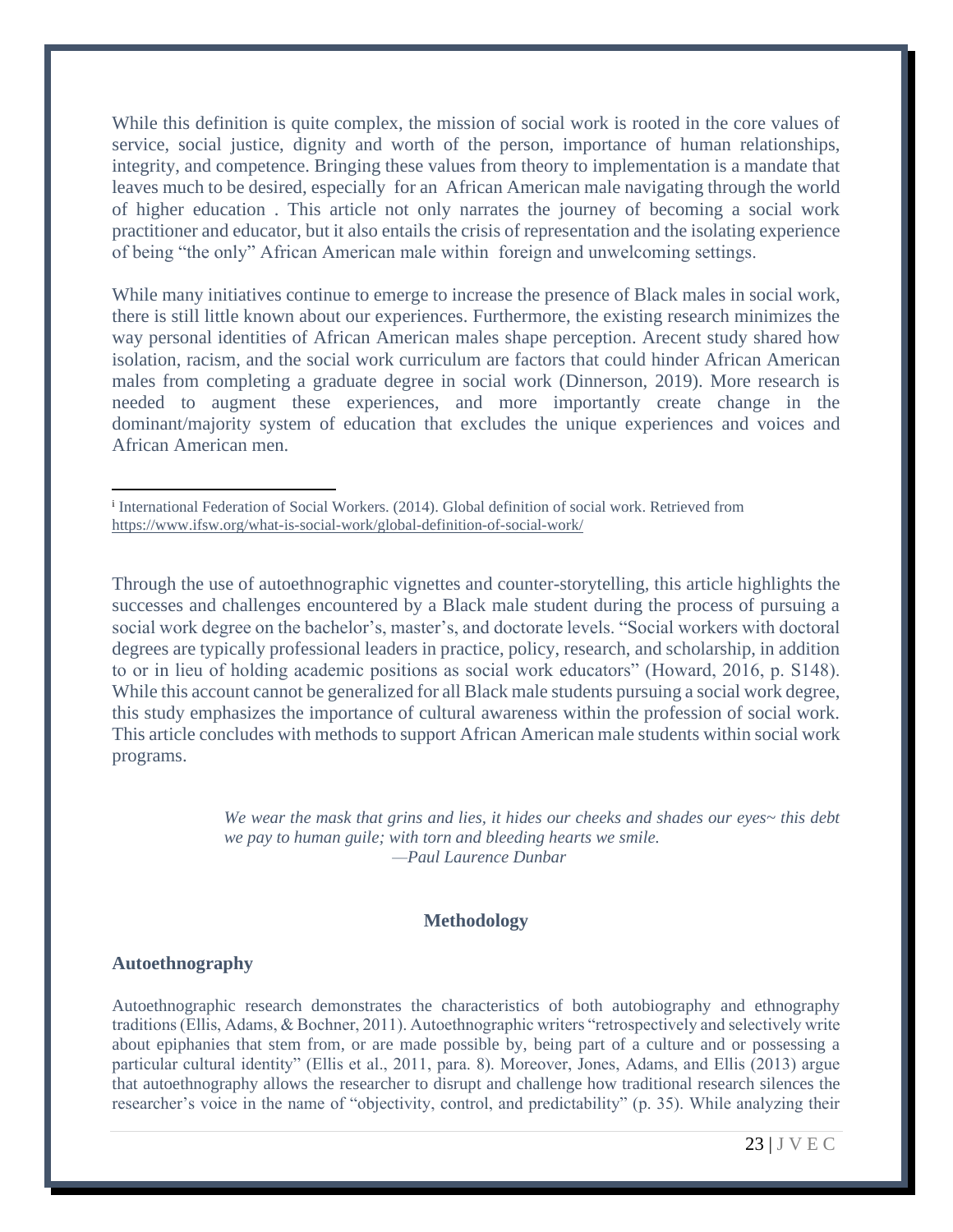experiences, autoethnographic writers reflect on the ways others experience similar cultural occurrences. Furthermore, autoethnographic writers can further problematize their experiences while simultaneously gaining deeper insights by incorporating existing literature into their stories.

Central to the autoethnographic style and within this article is the use of counter-storytelling (Khan, 2016). As the "lone" African American male within my personal educational experience the need for counter storytelling is crucial. The use of autoethnography, along with counter-storytelling, provides the opportunity to not only engage in the therapeutic aspects of writing but to analyze and critique how race plays into narratives (Khan, 2016). Narration or storytelling provides space for self-reflexivity and enables the readers—Blacks, in particular—to be able to personally relate to the events and circumstances (Khan, 2016). Storytelling is an important art and transmission of history in the African American community. Through storytelling, enslaved people were able to keep family history and memories alive. These stories are central in the life experiences of the primary author, as evidenced by the culmination of several stories from the lead author's grandmother that are deeply enriched in faith, family, and history.

#### **Critical Race Methodology**

This paper employs critical race methodology (Solórzano & Yosso, 2002). Critical race methodology derives from critical race theory (CRT), which explores the centrality of race in various aspects of life, including education and law (Ladson-Billings, 1998). Moreover, Lynn and Parker (2006) argued that CRT provides a theoretical foundation for researchers to conceptualize how race and racism influence research and society. Critical race methodology in education seeks to confront, question, and redefine conventional "research paradigms, texts, and theories used to explain the experience of people of color" (Solórzano & Yosso, 2002, p. 26). Through the use of counter-storytelling, critical race methodology challenges "objective" and "neutral" master narratives of storytelling typically used to marginalize, typecast, and oppress people of color (Solórzano & Yosso, 2002). Critical race methodology aligns with the author's view of race as a central construct in examining and understanding the world.

Furthermore, stories are critical to providing deep insight into the ways people of color methodically navigate their environments. Solórzano and Yosso (2002) describe three different forms of counter stories: personal stories, other people's stories, and composite stories. For this article, personal stories are used from a Black male's experiences as a social work student. Personal stories are used to expose experiences combating injustice and racism, while also incorporating the voices of individuals who served significant "roles" within the primary author's story. Both critical race methodology and autoethnographic methodologies are useful, as both methods allow the researcher to treat research as a means to advocate for social justice (Ellis et al., 2011; Solórzano & Yosso, 2002). Social justice, as one of the core values of social work, is an excellent characteristic to help navigate this article. Furthermore, both methods provide an analytic lens to share stories and experiences as a Black male student in a manner that challenges the disparity of the disproportionate numbers of African American males in social work.

#### **Data Collection and Analysis**

24 | J V E C In the tradition of autoethnographic research, the primary researcher is the subject under study. As a result, this article uses personal narratives to explore the experiences. At the time of the writing of this article, the primary researcher served as a junior social work faculty member at a southeastern historically Black college or university (HBCU). An electronic reflection journal was constructed from 2019 to 2020 to provide useful data for this study. During this period, the primary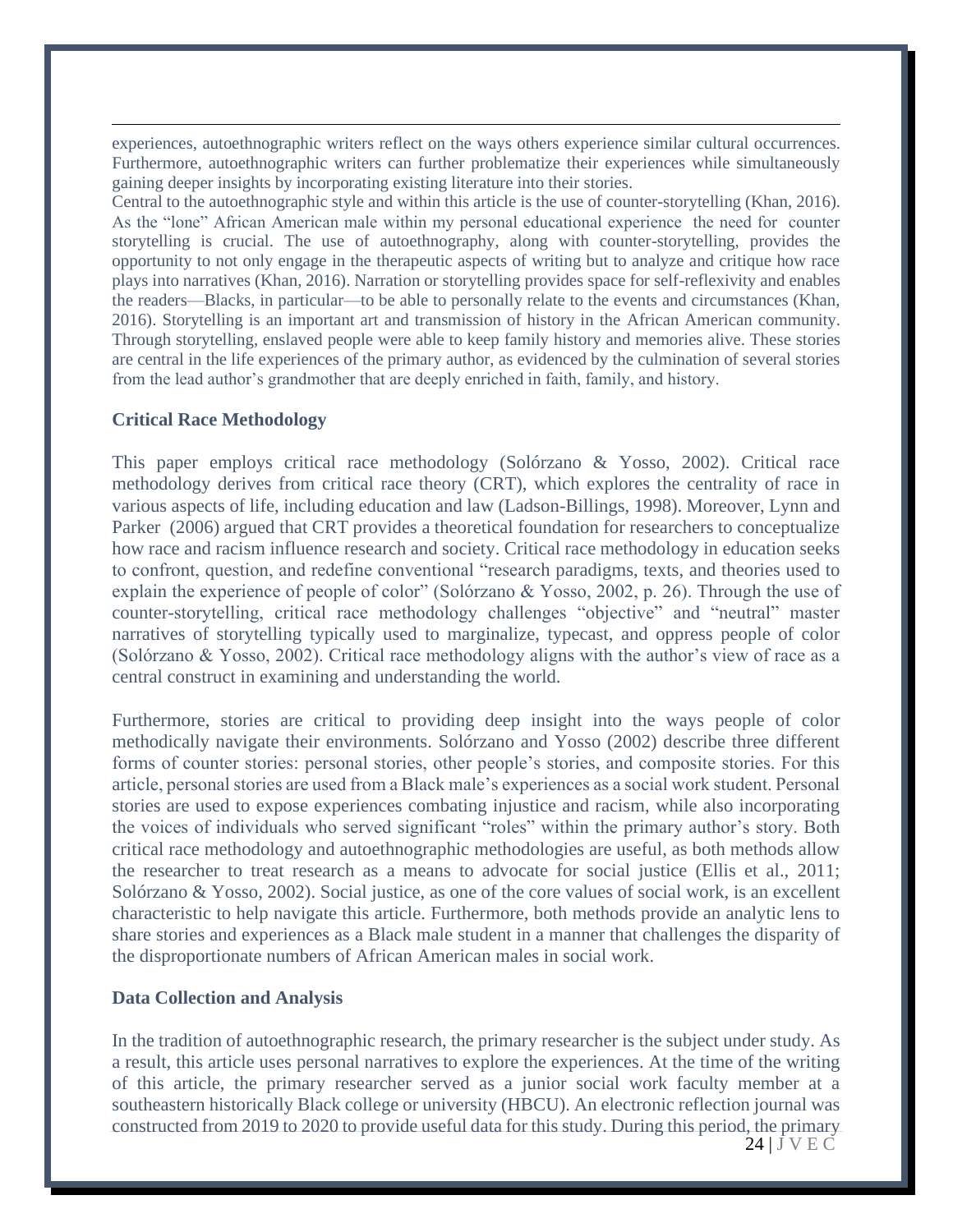researcher wrote monthly entries. Journal reflections included interactions between the primary researcher, the primary researcher's classmates, and staff during the primary researcher's graduate school tenure.

Furthermore, pseudonyms were used to protect the identities of the individuals and institutions mentioned in the primary researcher's account. These narrative journal entries and other data archives (e.g., past emails, teaching documents, etc.) provided the foundation for this analysis. Journals were primarily used throughout the educational experience as a coping tool to navigate what was many times a hostile environment; these same journals now serve as contextual documents for this research. The primary researcher contemplated employing various methodologies to share his experiences and stresses that accounts from this article may not be generalizable for all Black male social work students. However, the primary researcher hopes that readers gain insight into some of the successes, triumphs, trials, and tribulations of being a Black male social work student. The next section of this paper presents personal narratives using a layered approach that "focus[es] on the author's experience alongside data, abstract analysis, and relevant literature" (Ellis et al., 2011, para. 20). Specifically, autoethnographic vignettes were used, and relevant literature was weaved throughout. The section that follows presents four vignettes that provide insight into the primary researcher's experiences as a Black male social work student.

### **Sacred Small Town**

Growing up in a small rural town with just one stoplight and a population of a little over 1,000 people in the southeastern part of North Carolina laid the foundation for all future experiences. Being raised in a low-income area presented several challenges, such as limited resources and activities for children to participate in and enjoy. Living in a rural area also made it hard to build friendships due to the physical distance between the homes of classmates or other children. Luckily, being raised on a large family estate provided live-in friendships with family. Special days were laced with visits from cousins who traveled from New Jersey, Maryland, and larger cities in North Carolina, such as Charlotte, Raleigh, and Fayetteville. The value of storytelling was gained at a young age as exposure was gained listening to older cousins' stories of their travels. This, accompanied by family trips to larger cities, ignited a curiosity for "more" and a desire to leave the security of the small town.

Inspired to do something with life instead of "standing under the big tree in town drinking my life away," as an 11th-grade chemistry teacher used to say so colorfully, participation in 4-H became a useful escape. Combining farming skills gained early in life and experience raising almost every farm animal known to man, "a liking" was taken, as my grandmother would say, to farming. This skill and love of agriculture produced an interest in becoming a veterinarian, making participation in 4-H a perfect fit.

Before 4-H, time was spent as a Cub Scout and Boy Scout. The discovery of Boy Scouts made an early impact following a take-home flyer given in Kindergarten; Boy Scouts were believed to provide great father-son activity, garnering an immediate sign-up. Through Boy Scouts, survival skills and other fun activities for outdoors were gained. However, Boy Scouts was short-lived due to the cost and schedule conflicts that required travel for meetings on Sundays, which interfered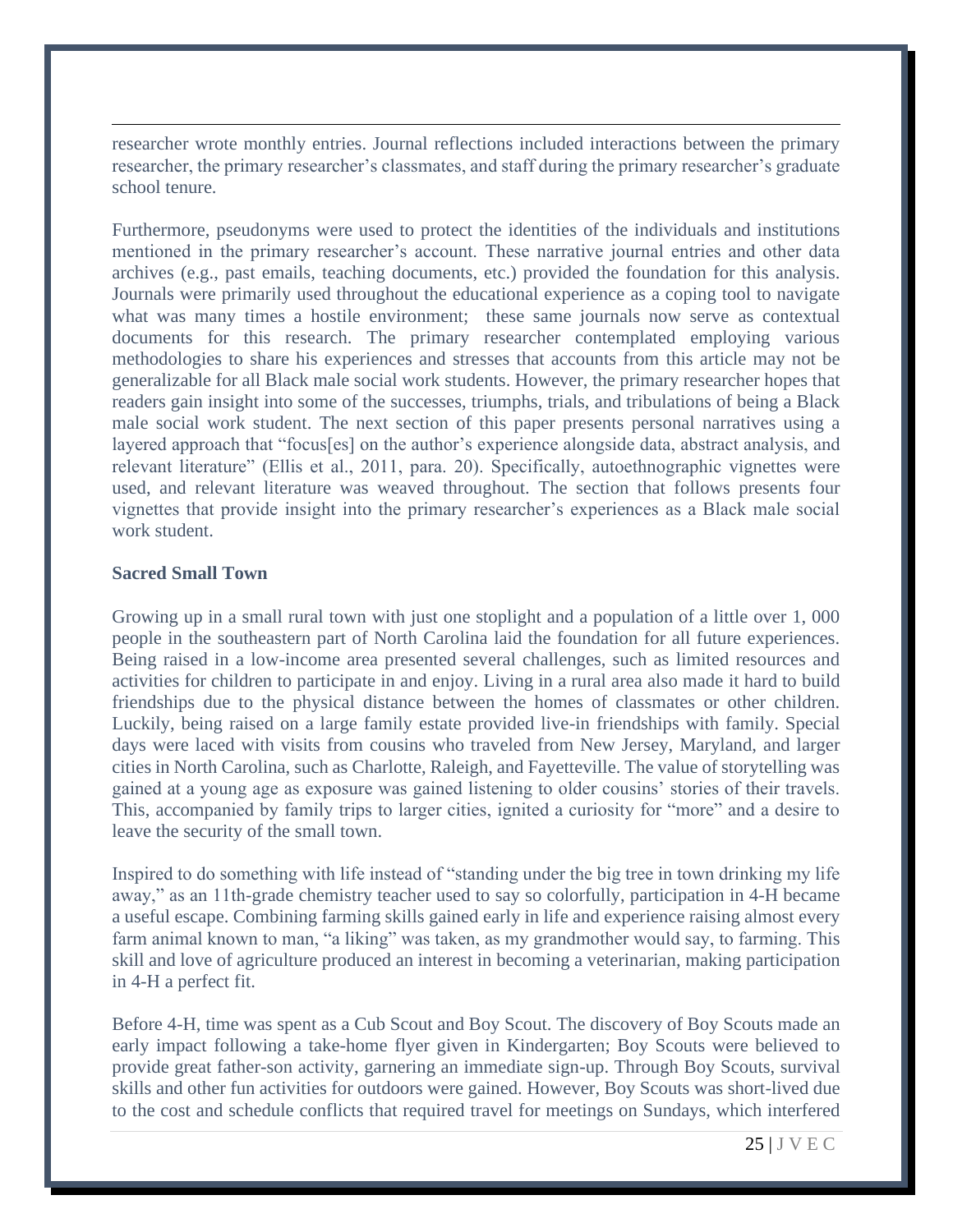with church duties of singing in the choir or being an usher. 4-H quickly replaced boy scouts when a youth leader at church started a 4-H chapter. Through 4-H, skills in leadership, service, and communication were developed. Success in competitions (chicken, goat, and pig contests) solidified these skills and resulted in success locally, regionally, and nationally. Finding "my place" proved to be a task that shadowed me in multiple environments beyond adolescent social activities.

Subsequently, during this time, a love for presenting and public speaking was also developed. This differed, from what was the norm of my small town: blend in, don't embarrass your family, and earn a living to support yourself. A special incentive to further this love and skill of public speaking was the revenue 4-H provided from competing. By middle and high school, leadership, communication, creativity, and citizenship skills were cultivated and embraced. Middle school also came with involvement in sports such as basketball, football, and little league baseball, which meant more time away from the farm. Participation in clubs and activities shifted in high school from not just membership, but also possession of leadership (officer) positions. Clubs and activities with travel were especially alluring. By the completion of high school, a plethora of experiences were developed, including roles as basketball and football manager, distance runner on the track and field team, member of the Beta Club, yearbook staff, DECA, and the United Black Student Society (UBSS) choir, and step team member.

Growing up, the impact of racial differences were not significant, until high school. The racial makeup of the sacred small rural town consisted of mostly Black, Native American, and White. During high school, "friends" from elementary school started to distance themselves; these experiences marked the stain of what it felt like to be "different." Even 4-H interactions with White counterparts began to change. However, those feelings of unease were balanced through time with cousins and close friends who were African American. Due to the lack of opportunities for African American children, local churches and a few churches in a nearby bordering South Carolina town developed the Carolina Youth Action Association (CYAA), which provided activities for children to participate in during the summer. Through the association, the drastic differences between smaller under-resourced communities and larger towns were apparent. CYAA also provided exposure to higher education. This was especially valuable, given that before CYAA, no representation or information about college, the SAT, or the process of attending college existed. Those experiences through CYAA ignited a lasting spark that needed to be fed through the pursuit of higher education.

Despite this spark, there was little support from school counselors for minority students preparing for college. Without community resources the pathway to college was bleak for me. Luckily, through 4-H and the church, there were opportunities to attend college tours, workshops on the FASFA, and SAT prep. The opportunity to attend a black college tour sponsored through the church made all of the isolation and disappointment from high school counselors a faint memory. This tour provided a sense of worth and identity (similar to what was felt when around family) and created exposure to the research apprenticeship program (RAP) at North Carolina A&T State University during my junior year of high school; that program was life changing. Through that program, summer residence on a college campus was provided, along with the opportunity to attend classes; meetings two needs: travel away from my hometown and the opportunity to feed the flame growing within me The culture of the HBCU environment provided validation and led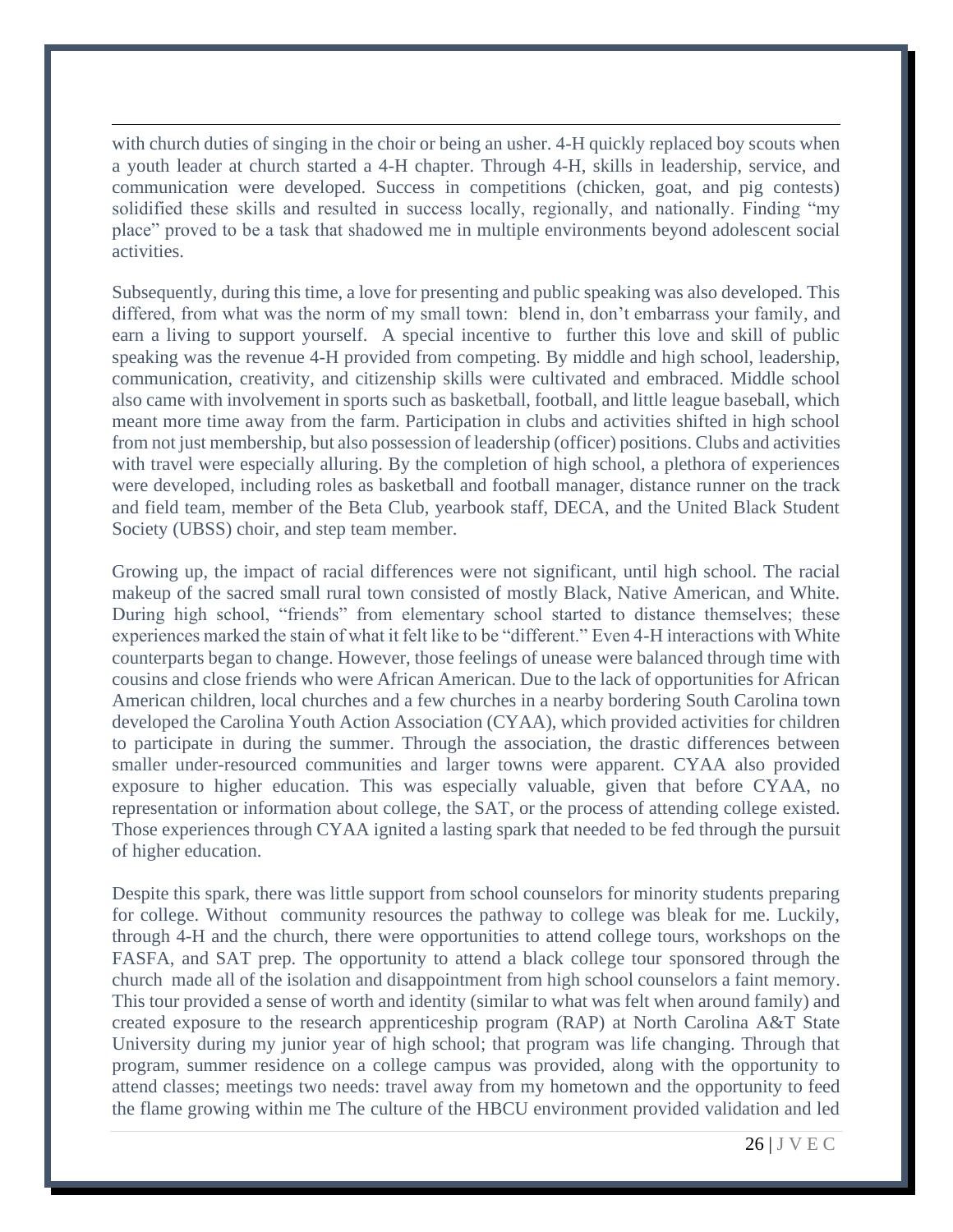to a broader perspective of life. Participation in this program solidified a commitment to attend North Carolina A&T State University, and by late January 2004, an acceptance was confirmed.

### **Unforgettable Undergraduate**

Returning to North Carolina A&T State University was different this time around. Students covered the campus like ants on a log, running with boxes and suitcases, and it was apparent that a little boy from a small country town had arrived. As a new student and "ant" once again the task of "finding my place" arose.

After setting up the dorm room and reluctant "goodbyes" to parents, walking across campus with a few guys from the dorm was the next feat. This walk and shared camaraderie were encouraging and reinforced the importance of not abandoning the dream to be the first in the family to complete a college degree. This camaraderie although provided by a changing cast of characters was central to navigating each new challenge encountered. The walk across campus reinforced why I chose A&T, and the campus life spoke to the history of our forefathers and founders. At A&T, professors poured into students, and we soaked it ALL up.

Throughout college, leadership remained important; this was reflected through participation as the vice president of the social work club, a resident assistant for 2 years, fraternity member, and becoming a Ronald E. McNair Scholar. My growing confidence led me to believe that my potential needed to extend beyond the university. The Ronald E. McNair program created exposure to research and graduate education. Two summers of paid on-campus research were completed through this program, as well as unlocking new adventures and experiences such as flying on a plane for the first time and attending research conferences. As the plane jolted into the air (that's what it felt like) and landed with a smooth sail a new truth was revealed "the takeoff may be rough, but the landing is smooth". This truth carried me as glass ceilings were shattered (despite rough starts) and new achievements were gained.

The McNair program opened up so many doors, and as trips to return home occurred, it was apparent that in some ways, the sacred small town no longer "fit." Through this program, information and preparation for graduate education were also gained. Overall, the professors and staff at North Carolina A&T mentored, guided, and nurtured our learning. There was no handholding, and at times our feelings or tears did not matter. These experiences are appreciated and were proven especially valuable after arriving at the next destination on the journey—graduate school. North Carolina A&T State University had set the foundation for learning.

#### **Growing in Graduate School**

Attending graduate school at a "Big Ten" midwestern university as a minority was an enormous undertaking. The confidence gained in undergraduate was with me, however a staple that was needed: community was missing. In graduate school, being a Black male was a concern. Although this was not my first time encountering the challenges of being Black; the mark of being different still had a sting. However, this time, there were educational tools and skills in the arsenal to fight what proved to be a new battle. Not being able to connect with anything in the community culturally was a hardship within itself, finding a barbershop was equivalent to looking for a needle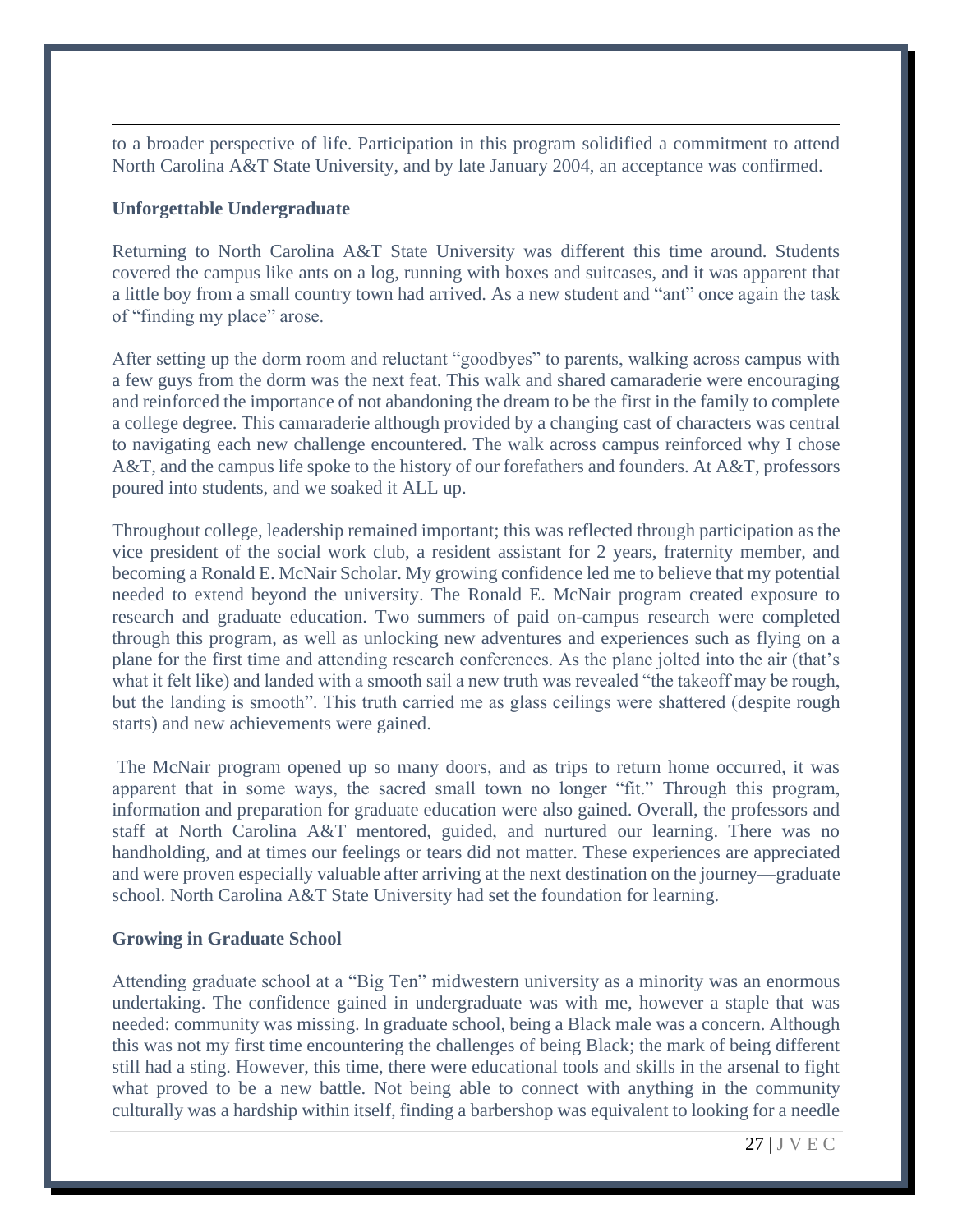in a haystack. A lack of representation from faculty and students felt very isolating; accompanied with regional differences as a black man from the south imported into a sterile, blistering cold Midwestern predominantly White environment. One evening during a walk to the public library with a friend who identified as an African American female, a group of White males threw an orange at us and called us "niggers." We did not know what to do, so we followed our natural instinct: fight. The reaction between us involved running towards the building in anger, followed by the guys disappearing into their apartments.

At the time, we were younger, ill-equipped, and unsure of what to do. Even thinking about the incident now still brings up unsettling feelings, and in similar situations my first reaction is to fight. The community impact was only one part of the learning environment. The classroom had challenges, as well. Peers would ask questions such as, "How many times did it take to apply to the program to get in?" The microaggressions or the sidebar racism did not go away. Microaggressions are "everyday verbal and nonverbal, and environmental slights, snubs, insults whether intentional or unintentional, that communicate hostile, derogatory, or negative messages to target persons based solely upon their marginalized group membership" (Sue, 2010, p. 3). There were several instances in which a single identity as a Black male was viewed as representing "all" Black males. Classmates frequently posed stereotypical questions and comments, including assuming the family background was a single-parent household. Sue and colleagues (2007) describe microaggressions as the most harmful form of prejudice.

Some faculty were inclusive in their teaching, and others were not. This was disappointing and a far cry from the shared or at least sense of commonality held with professors from North Carolina A&T. Paulo Friere (1970), in his seminal work, argues for teaching that is not depository but transformative. Teaching that is depository, known as the "banking concept of education," is marked by the teacher as the narrator leading the student through rote memorization (Friere, 1970). The teacher communicates and makes deposits, and the student receives, memorizes, and repeats. Adverse effects from this include that the more students work to store "deposits," the less critical consciousness develops (Friere, 1970). Authentic thinking, critical in social work education, does not take place in isolation, but only in communication. It is recommended that social work educators, program directors, and accreditation bodies consider the integration and emphasis of social work education that endorses classrooms guided by conversation to produce transformation.

In many classes, African American families were depicted in a negative light—in poverty, on welfare, and raised by single mothers. Microaggressions have the lifelong insidious effect of silencing, invalidating, and humiliating the identity and voices of the oppressed. Although their lethality is less obvious, they nevertheless grind down and wear out the victims (Sue, 2010, p. 66). The implicit curriculum for most instructors was not culturally sensitive. The cohort for first-year students contained a total of 5 African American students, and we tended to try to schedule classes together for support and to minimize feeling alone. In this particular class, we separated due to our schedules. During one classroom conversation, a peer felt uncomfortable and targeted by the faculty member to defend why it is not okay for a White social worker to use the word "nigger." As a duo, we met with the faculty member after class, and an attempt to express an opinion turned into me being labeled as "disruptive" and "aggressive." This was an example of a microaggressiontriggering trauma for both of us. "Microaggressions trigger intrusive memories of traumatic racially related incidents. Many microaggressions are experienced as traumatic events. The same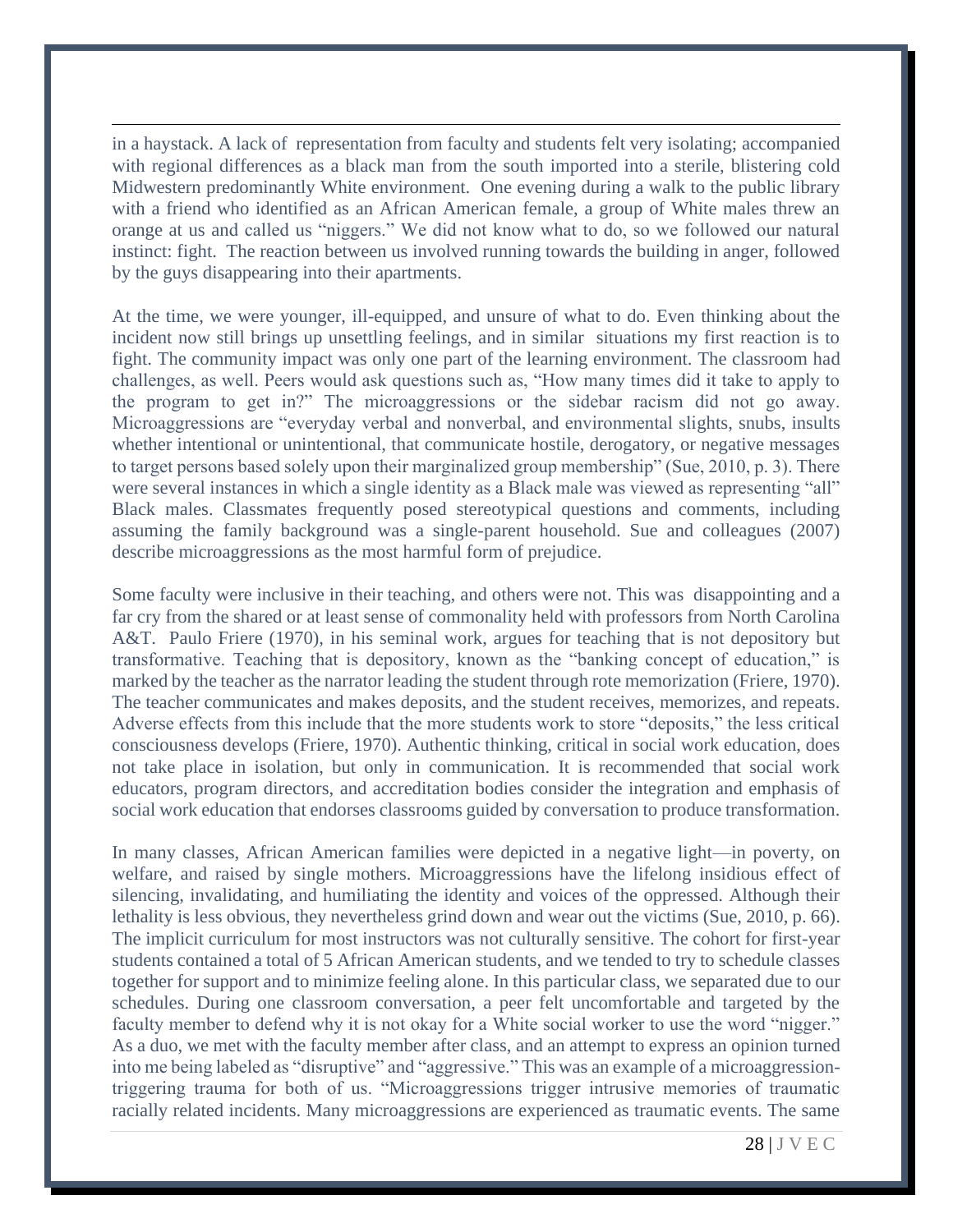principles used to care for survivors of abusive trauma should be adapted to treat and intervene the effects of racial microaggressions" (Hall & Fields, 2015, p. 12). Luckily our voice was heard by the Dean of the school for a different resolution.

Even though we were able to get things corrected by the administration, the event damaged our self-esteem and impacted the confidence in our abilities as scholars. Students compromising selfidentity is not fair, and it is also draining, as it involves a concept known as shifting.

Another incident involved a group project in a community organizing class. In the project, we had to present our community project and submit a paper. The papers could be the same, but each member had to submit an individual paper. The group divided the paper into different sections, and the members typed their own title page. We submitted our papers together after we presented the project. At the end of the fall semester, we were excited because we felt that we had executed a wonderful project. Every group member's paper reflected the grade of an "A" except one paper. The one paper submitted by the Black male in the group had a grade of "B+." Waiting after class with group members to speak to the professor was unnerving. It is common for students to have helpful interactions with faculty; however, students from underrepresented populations report limited and fewer collegial interactions with faculty (Gardner, 2007; Golde & Dore, 2001; Lewis et al., 2004). The professor advised meeting during his office hours, in which a direct answer about the grade differential was never given, and a vague reference to an error in formatting justified the grade. The overall result was that the grade was not changed, and we advanced to the next semester. Several emotions emerged during this experience, including "not wanting to ruffle any feathers." The result was choosing to "pick the battles fought" and progress to the next semester.

#### **Dauntless Doctoral Experience**

After years of experience in the field of social work, the next step was entering the world of academia to pursue a doctorate in social work. "Social workers with doctoral degrees are typically professional leaders in practice, policy, research, and scholarship in addition to or in lieu of holding academic positions as social work educators" (Howard, 2016, p. S148). This moment was both exciting and terrifying. The vulnerability of the moment quickly faded and was traded with survival skills—time to put the mask on again.

Orientation for the program rolled out the bells and whistles to welcome the new cohort; it was both exciting and overwhelming. "The doctorate in social work provides a comparable playing ground of elitism during processes of policy promulgation, research studies, or other undertakings with multi- or interdisciplinary teams of higher degree professionals" (Howard, 2016, p. S149). A quick scan during orientation revealed that some members of the cohort were already familiar with one another, and groups began to form due to individuals who traveled from the same area or met in the practice world. There was not a group representative of young Black men. Feelings of isolation rushed in, and the icebreaker game meant to bring cohort members together revealed differences among the cohort. Additionally, some of the icebreaker questions were culturally insensitive, as colleagues used the icebreaker questions to measure how much an individual knew and if they were "deserving" of program admission.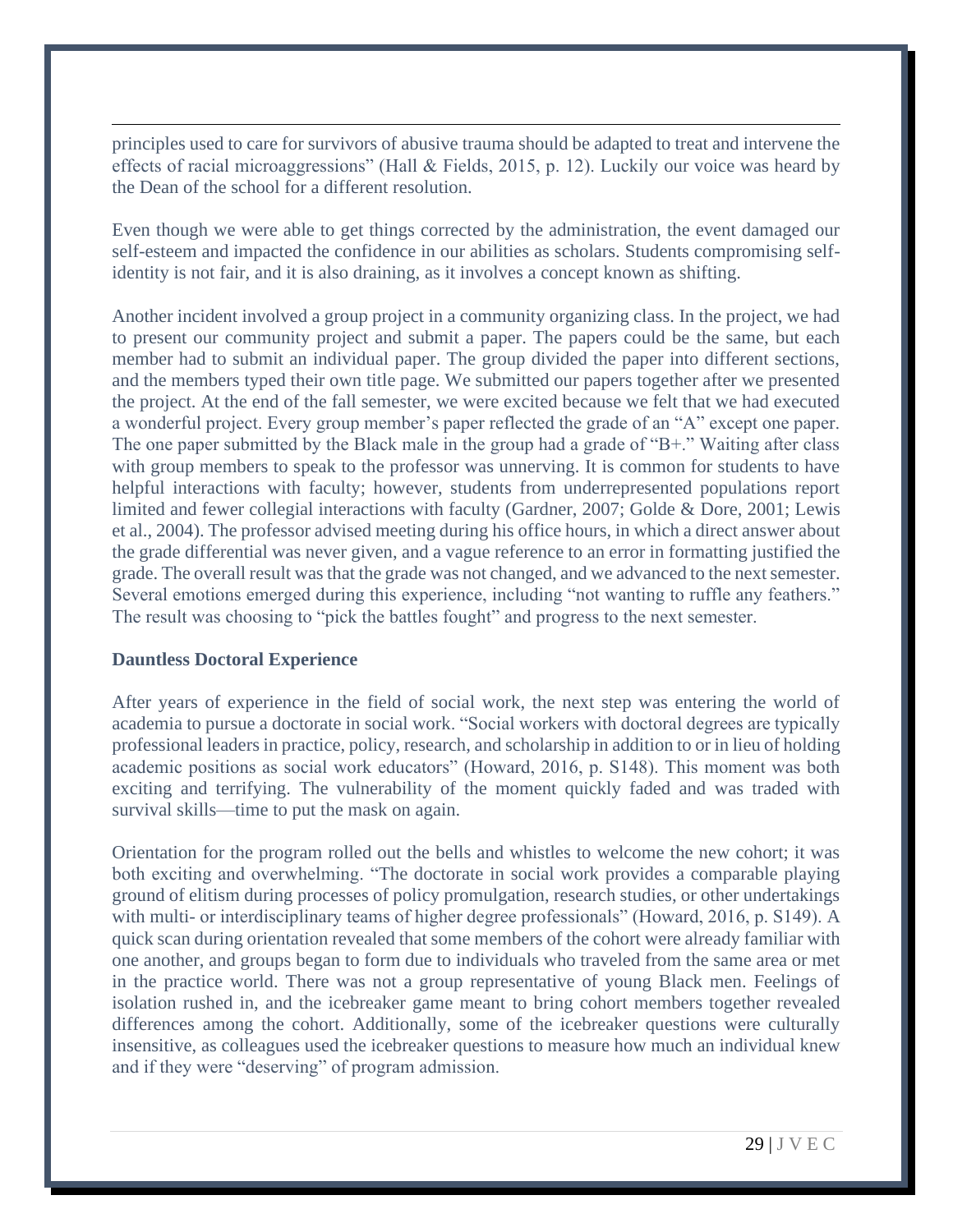The social distancing continued right into the classroom and created further isolation through a curriculum that did not speak to African American pioneers in social work. Often, I assumed the role of spokesman while matriculating through courses to speak out about African American issues and validate the existence of Historically Black Colleges and Universities. This role created a duality of emotions: pride for knowing and representing my history and sadness because my history seemingly was not valued by others.

A course within the final semester of the doctoral program brought about the toughest challenge. My excitement for being near the end was met with another uphill battle. It was the last research class with a rumored hardnose professor who identified as a White woman and claimed to be very liberal in her thinking; another example of theory that did not match in practice (actions) That theory was tested with a Black man in the course. From the first day of class, sharp cold looks were given after speaking or attempting to answer questions. Despite the unwelcomed behavior, participation continued, and there was a resolve to persevere and obtain what was most important—an education. Noticing a deficit in the mastery of the material and refusing to suffer in silence, a meeting was scheduled with the professor during her office hours. There were concerns regarding the instructor's disposition toward students of color, and being a Black male heightened these concerns. As a Black male and the professor being a White woman, there were several precautions to take. These precautions are even taken to this day as an African American faculty member. The strategy involved going to her office hours during peak times when the hallways had traffic and body positioning in the doorway so both parties could be seen in full view by others walking by. All of these precautions were necessary and taken for personal protection.

Every office visit followed this process, along with bringing a colleague. During a final meeting before submitting the final course assignment, the instructor's feedback indicated the assignment was well written, and encouragement was given to assist other colleagues. The final draft was submitted with excitement to move toward and prepare the last chapter of the dissertation. We received our documents back, and sighs of relief were heard across the room, except for the document returned to the singular Black male student. The grade on the paper returned was the grade of a "C," which is not acceptable for a graduate student. The program required no C's and maintaining a grade point average in the B range. This grade meant not moving forward with the dissertation. So many emotions surfaced, including shock, anger, and sadness. Wondering what I did "wrong" and comments from a colleague who stated, "I know you should have gotten an A," a cool head and quick thinking was needed. Following our usual process, I arranged a visit with a colleague to the professor's office. Walking to the office, silent mental reminders to "speak softly" and "keep hands to the side" were at the forefront. Poor relationships with faculty have been associated with less than favorable outcomes, leading some students to drop out of their doctoral programs (Golde, 2000). Upon arriving at the office, the professor was asked to discuss the provided grade. The reply received was "schedule a time." A thank you was given, and after leaving, rapid research of the university and departmental policies began. A meeting was held the next day, and the instructor was not willing to review the document a second time. An appeal was written, and letters were sent to the diversity chair and the Dean requesting a review. All of the designated university steps were followed. All of it seemed unfair as the burden of proof and mastery of the assignment fell upon the student. That instructor was absent at the graduation and the hooding ceremony. The victory of graduation was sweet but stained with memories of unfair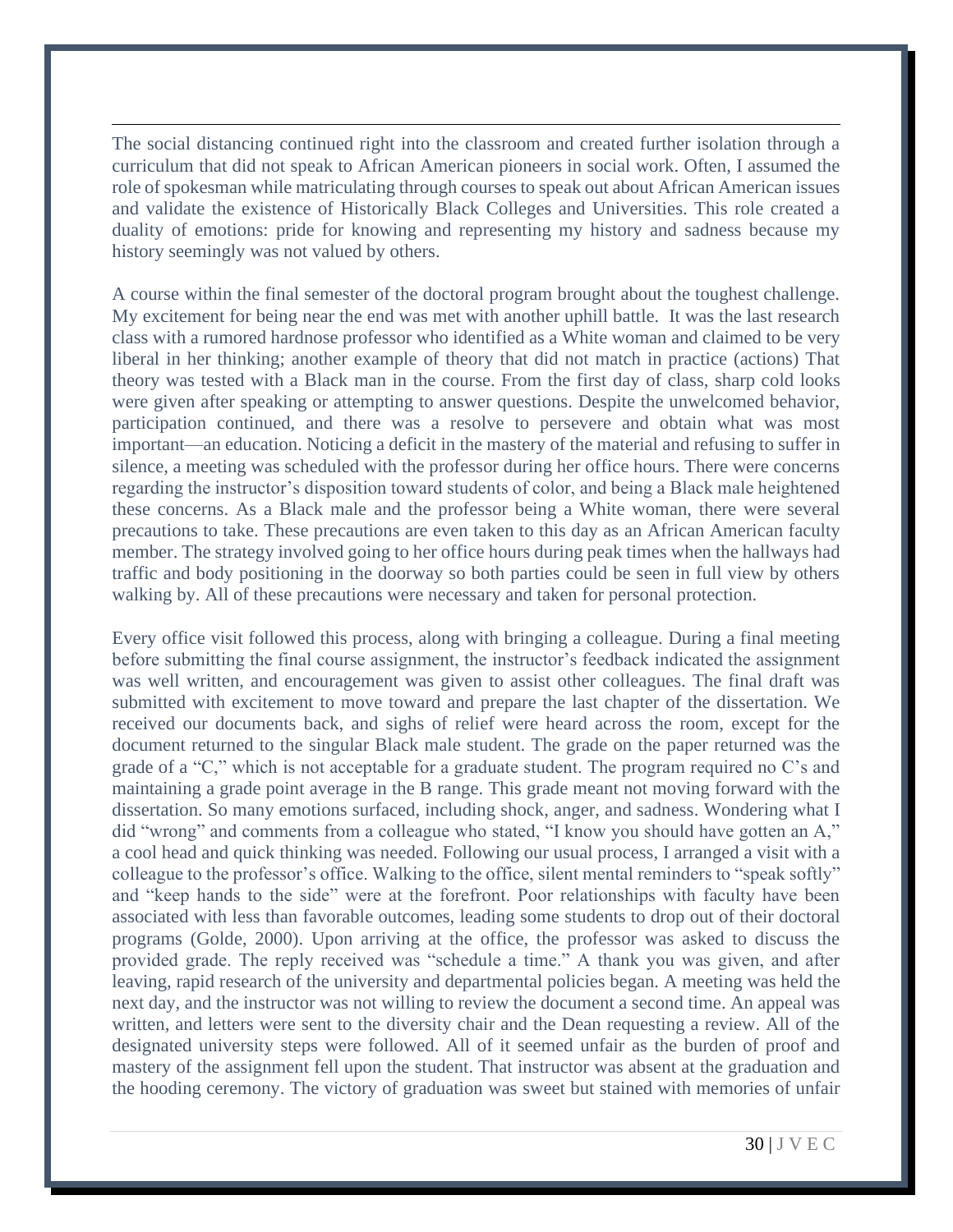treatment and battles lost that should have been won. Prayers, peers, and family supports were the ultimate navigator for this situation.

### **Social Work Educational Experience Summary**

Summarizing years of experience as a BSW, MSW, and DSW social worker, the following types of microaggressions were experienced and are represented in Table 1. Table 2 shows the responses to the microaggressions.

Table 1: Microaggressions Experienced

| Microaggression        | Description                                                                                                                                                                                                                                      | Quotes                                                                                                                                                                 |
|------------------------|--------------------------------------------------------------------------------------------------------------------------------------------------------------------------------------------------------------------------------------------------|------------------------------------------------------------------------------------------------------------------------------------------------------------------------|
| Race                   | Classmates would often question my<br>race because my skin tone was lighter                                                                                                                                                                      | "What are you mixed with?"<br>"Which one of your parents are White?"<br>"Are you Asian?"<br>"Were you adopted?"                                                        |
| Hair                   | Often I would change my hair wearing<br>many styles from a low-cut Caesar<br>with waves, Afro, curly, braids, or<br>twists, which led to questions and<br>hands in my hair without receiving<br>permission, like I belonged at a petting<br>ZOO. | "May I touch your hair?"<br>"You look urban"<br>"You changed"<br>"May I?"<br>"Is this real?"                                                                           |
| Language/<br>dialect   | Being from a small country town, the<br>expectation for speech is unrefined<br>language with broken syllables and<br>split adjectives. Often I would receive<br>comments of shock from others<br>involving oral presentation skills.             | "Wow you present well"<br>"You can present"<br>"You surprised me"<br>"You speak so well"                                                                               |
| Background/<br>history | Often I was identified as the<br>"representative "to speak for Black<br>issues as if I am the representation for<br>all Black men. It was also assumed that<br>I grew up poor, without a Father, and<br>on welfare.                              | "Can you add to this case about a client<br>that grew up with no father?"<br>"Who is that gentleman you have with<br>you?"<br>"How was is it growing up in your area?" |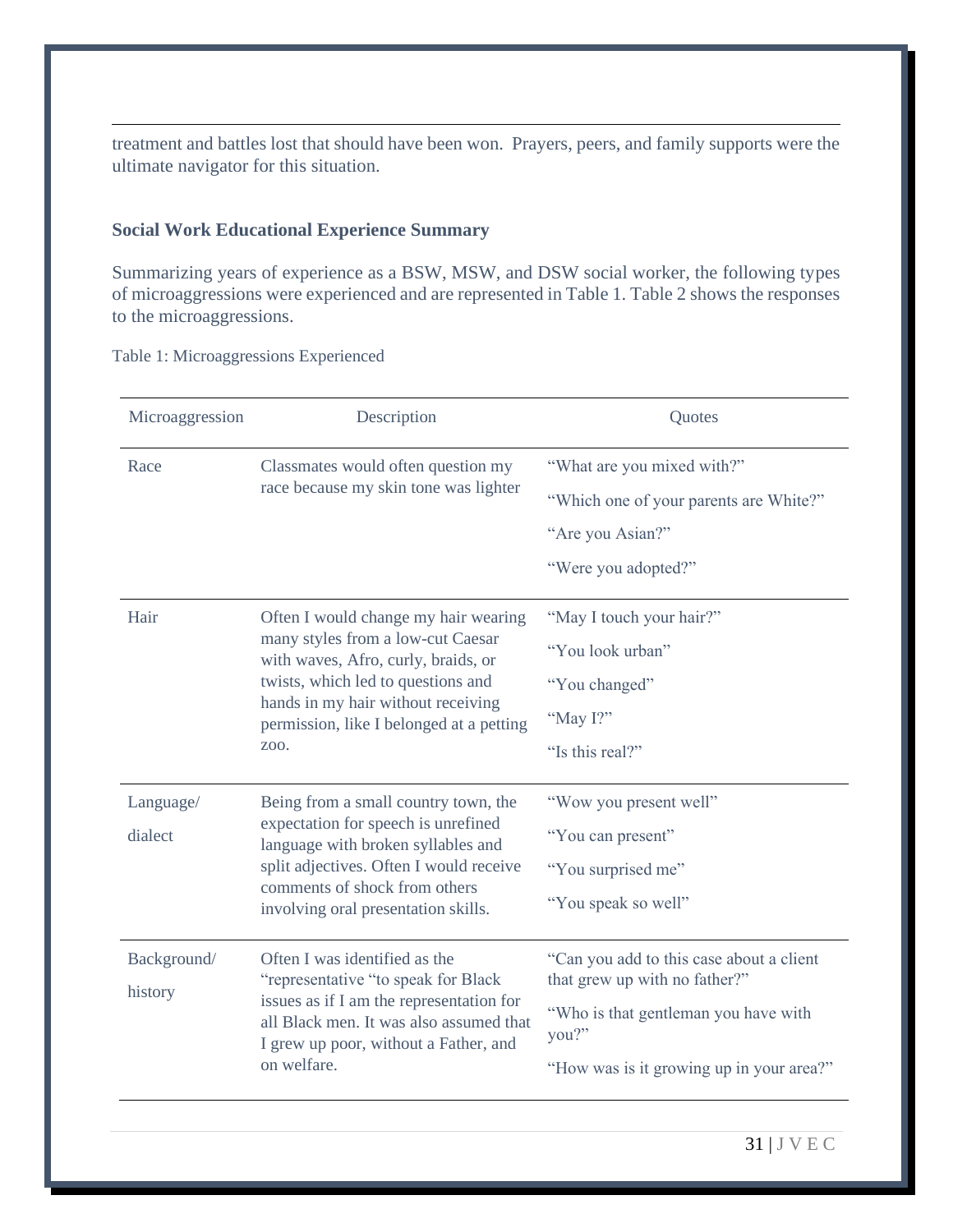| Challenges to<br>my education | Many peers were unfamiliar with<br>HBCUs and had no desire to learn, but<br>there was an expectation to know and<br>recognize the schools they attended.<br>Peers would wonder and challenge my<br>HBCU undergraduate experience as if<br>it were "less than." Peers would also<br>challenge and question the validity of<br>my graduate school admission. | "How many times did you apply to get<br>$in?$ " |
|-------------------------------|------------------------------------------------------------------------------------------------------------------------------------------------------------------------------------------------------------------------------------------------------------------------------------------------------------------------------------------------------------|-------------------------------------------------|
|                               |                                                                                                                                                                                                                                                                                                                                                            | "What was the name of your school"<br>again?"   |
|                               |                                                                                                                                                                                                                                                                                                                                                            | "Where is that school located again?"           |
|                               |                                                                                                                                                                                                                                                                                                                                                            | "You're on scholarship, right?"                 |
|                               |                                                                                                                                                                                                                                                                                                                                                            | "You know this is a rigorous program."          |
|                               |                                                                                                                                                                                                                                                                                                                                                            | "Were you able to get the books?"               |

#### Table 2: Strategies in Response to Microaggressions

| Strategy               | Examples                                                                                                                                                                                                |
|------------------------|---------------------------------------------------------------------------------------------------------------------------------------------------------------------------------------------------------|
| Stories of<br>strength | Often I would reflect on the stories that my grandmother told me as a young boy to<br>keep focused because I could not afford to blow up and walk around in anger. I had to<br>push through for others. |
| Prayer                 | I would recite the Lord's prayer for focus and guidance                                                                                                                                                 |
| Friendship             | I would confide in trusted friends for encouragement. My friends would create a safe<br>space for me to remove my mask and be free                                                                      |
| Mentorship             | Guidance from my mentors kept me focused and driven to keep fighting                                                                                                                                    |
| Family                 | The thought of my family motivated me because I wanted to be an inspiration to<br>family members, letting them know they can achieve.                                                                   |

#### **Findings**

Microaggressions have a severe effect on individuals who experience them—including me. If microaggressions are left uncovered, it can lead to health risks for African Americans. A metaanalysis revealed that perceived racism is associated with psychological problems and moderate depression (Hall & Fields, 2015; Pieterse, Todd, Neville, & Carter, 2012). There is increasing evidence that the stress of racism as a social determinant of health fosters cardiovascular disease (CVD) over time (Hall & Fields, 2015; Jackson, McGibbon, & Waldron, 2013). Black people have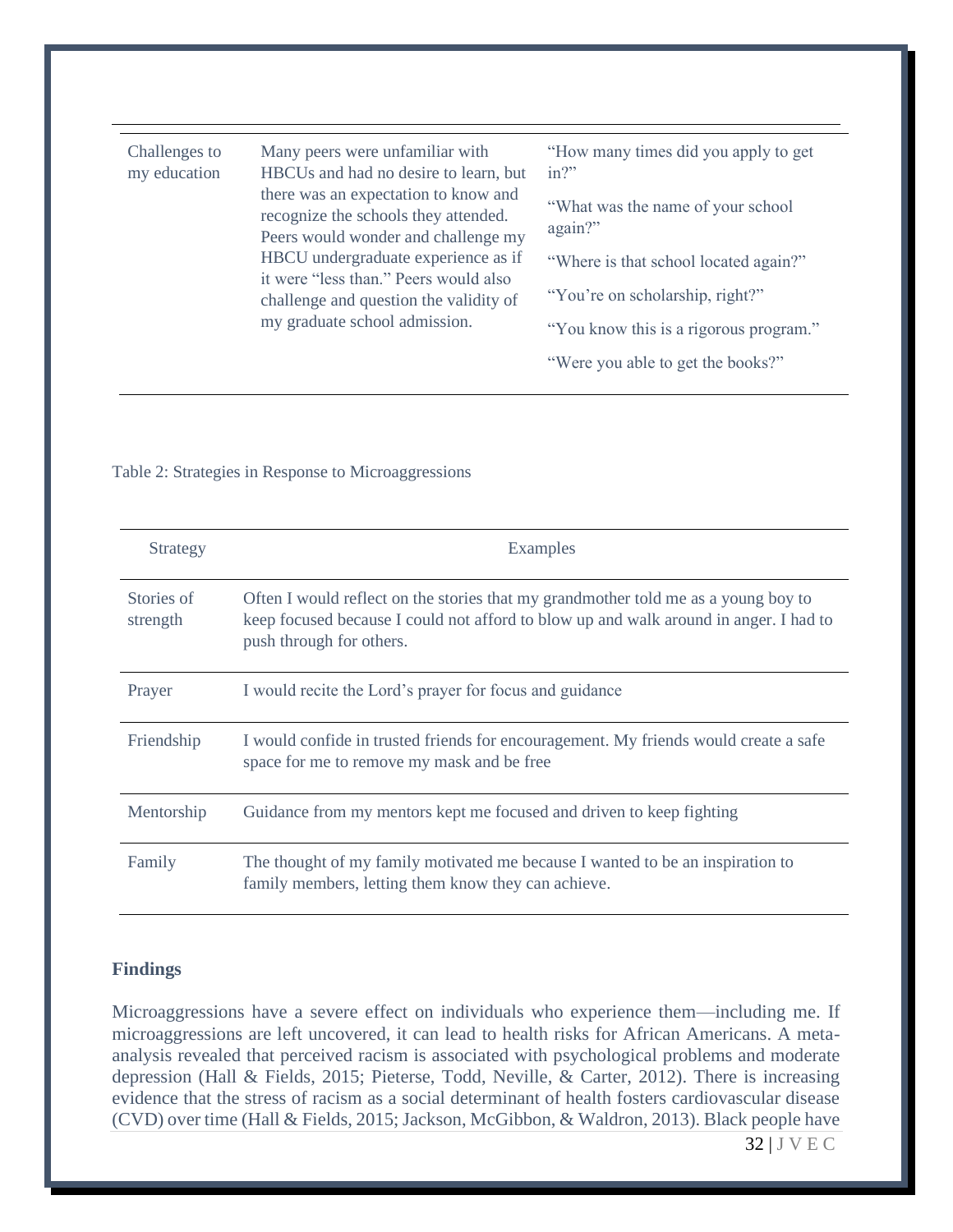the lowest life expectancy (men are lowest) compared with all other persons of color (Clark, 2006; Gravlee, 2009; Hall & Fields, 2015; Hardy, 2007; Smedley, Stith, & Nelson, 2002). A systematic review (Dolezsar, McGrath, Herzig, & Miller, 2014) demonstrated that perceived racism was associated especially with nighttime ambulatory hypertension in Black men (Hall & Fields, 2015). Disparities in mental and physical health risks range from cancer to CVD and diabetes to depression and traumatic stress (Hall & Fields, 2015). Further exploration of behavioral coping, perceived racism, and health effects is needed (Hall & Fields, 2015; Mwendwa et al., 2011). A participant in the Hall and Fields (2015) study stated that microaggressions were a killer. The participant's words were so powerful; the participant stated,

> It's a killer, it is killing us . . . It becomes stressful and we all know stress can have many different effects. Stressful because you constantly thinking about what's taken place, whether it is that day, that week, you're thinking about it, and it affects you personally. It affects how you perceive things in the world. It still falls back on the person. Whether that is becoming angry at society about how it has been laid out or [how racism is] communicated to BPs. It's not healthy at all. It's not healthy at all. It's not healthy. (Hall & Fields, 2015, p. 13)

It is clear from this statement, and the previously mentioned health risks, that microaggressions toward Black men in social work cannot continue to be ignored. Faculty members and administrators at Bachelor of Social Work (BSW), Master of Social Work (MSW), and Doctorate of Social Work (DSW/Ph.D.) departments, schools, and programs must create and provide culturally aware and culturally sensitive faculty and student trainings, courses, and course work such as case study assignments that address the topic of microaggressions. Failure to do so will directly violate the National Association of Social Workers (NASW) Code of Ethics (2017) values—dignity and worth of the person, importance of human relationships, integrity, and competence.

Intersectionality refers to how multiple intersecting experiences contribute to one's sense of self, perspectives, and aspirations (Jani, Pierce, Ortiz, & Sowbel, 2011). Intersectionality is both a theory and method that targets how privilege and oppression intersect, and the complex ways those intersections situate social identities (Baca Zinn & Thorton Dill, 1996; Bubar, Cespedes, & Bundy-Fazioli, 2016). As such, the experiences matriculating through the educational arena are defined by the primary researcher's race, gender, socioeconomic status, and rural origins. These combined identities expand the lenses of the worldview and broaden experiences. This is the opposite of the binary lens that education holds within various institutions.

#### **Study Strengths and Limitations**

This research article presents limitations and strengths, just like many research projects. One limitation is that autoethnography has been criticized because of the reliance on self as the primary source of data (Holt, 2003). Another limitation of the research is that the article captures only one story from an African American male's perspective. On the contrary, it is a strength that this article is illustrated by an African American male, therefore capturing the true experience. The perspective of the African American male voice is clear because it is self-told based on his experience.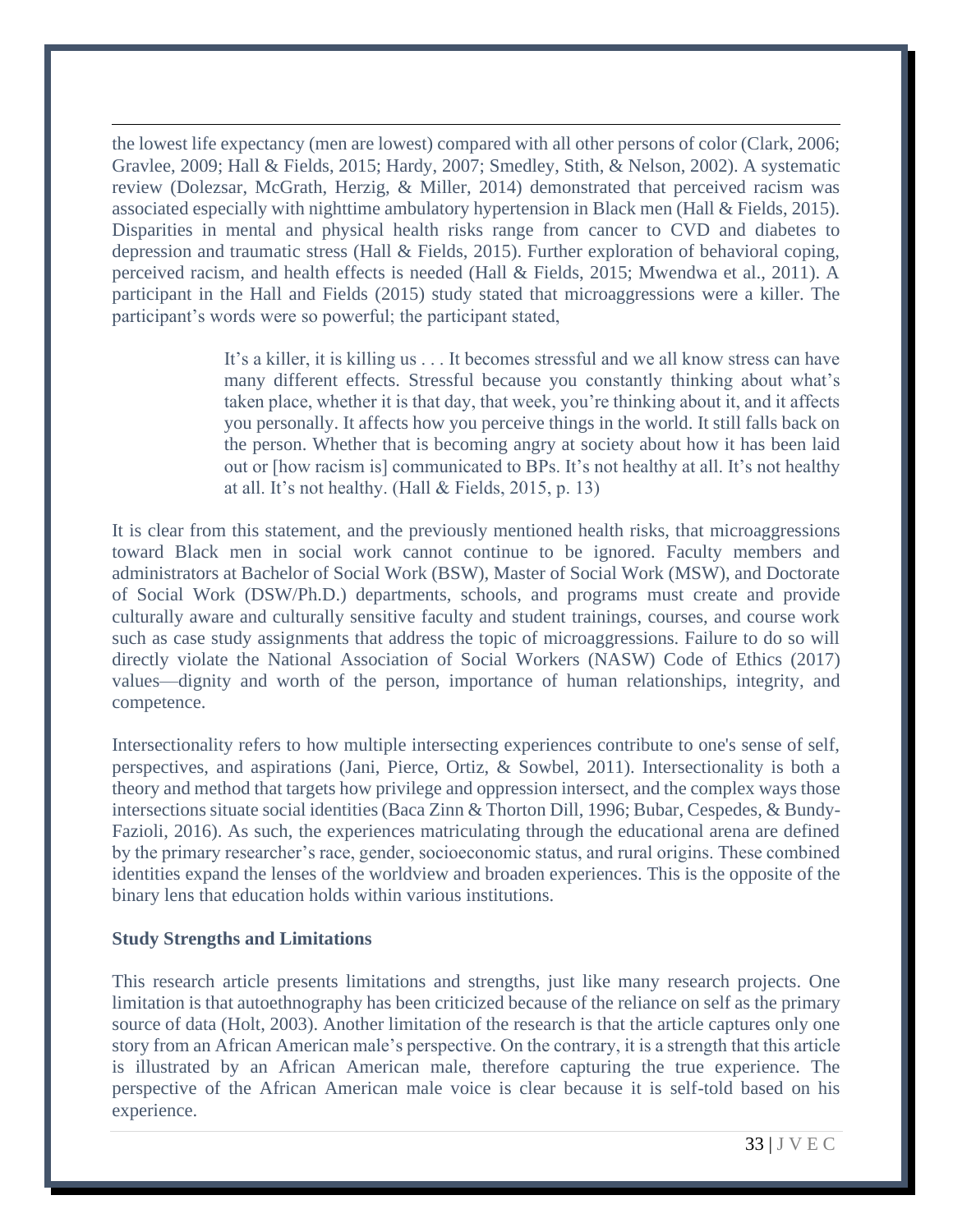#### **Implications for Social Work Practice**

Based on our NASW Code of Ethics, the value of social justice is that it is crucial to discuss diverse issues. Based on the importance of social justice, social workers challenge social injustice. Social workers pursue social change, particularly with and on behalf of vulnerable and oppressed individuals and groups of people. Social workers' social change efforts are focused primarily on issues of poverty, unemployment, discrimination, and other forms of social injustice. These activities seek to promote sensitivity to and knowledge about oppression and cultural and ethnic diversity. Social workers strive to ensure access to needed information, services, and resources; equality of opportunity; and meaningful participation in decision-making for all people (NASW, 2017).

NASW stated, "We must acknowledge that the social work profession is nearly 70% White. This means that not only do we as a profession function in a system of White supremacy, we also, largely and collectively, benefit from White privilege." The authors of this current article, one African American male social worker and two African American female social workers, believe it is imperative to increase the number of social workers of color and Black social workers to reflect and support our diverse client base.

Having more literature written by African American males would help diffuse the mystery of African American men in social work. Social work educators should be more inclusive of men of color in lessons, include males when teaching about African American families, and look for more strategies, techniques, or interventions to support the success of African American men in social work (Dinnerson, 2019). Finally, having a required diversity course as a part of the social work curriculum versus an elective would be impactful for all social workers, particularly those working with diverse populations. Special considerations for the implementation of cultural competence within social work curriculum and courses should include the following: (a) a balanced and realistic picture of racial/ethnic minorities, (b) reading of literature written by or for persons of color, and (c) asking racial questions in a sensitive way (Sue et al., 1998).

Furthermore, social work programs, undergraduate and graduate, should embrace characteristics of multiculturally competent organizations, including (a) value of diversity, (b) capacity for selfassessment or cultural auditing, and (c) understanding of dynamics of difference (Sue et al., 1998).

#### **Conclusion**

The process of writing this article was liberating. Telling personal experiences, from a perspective of triumph was fulfilling. It is critical for the Black voice to be heard in the profession of social work and to practice what we (social workers) preach—embracing the value of social justice. My hope for the future is that stories of unheard voices, minority voices within a dominant culture be heard. Seeing, reading, and hearing about the murders of Ahmaud Arbery, Breonna Taylor, and George Floyd have been heartbreaking and demonstrate the need for continual storytelling, advocacy, and advancement of social justice. It is distressing that in 2020 we are still experiencing the same injustices as elder family members. As Black social workers and HBCU social work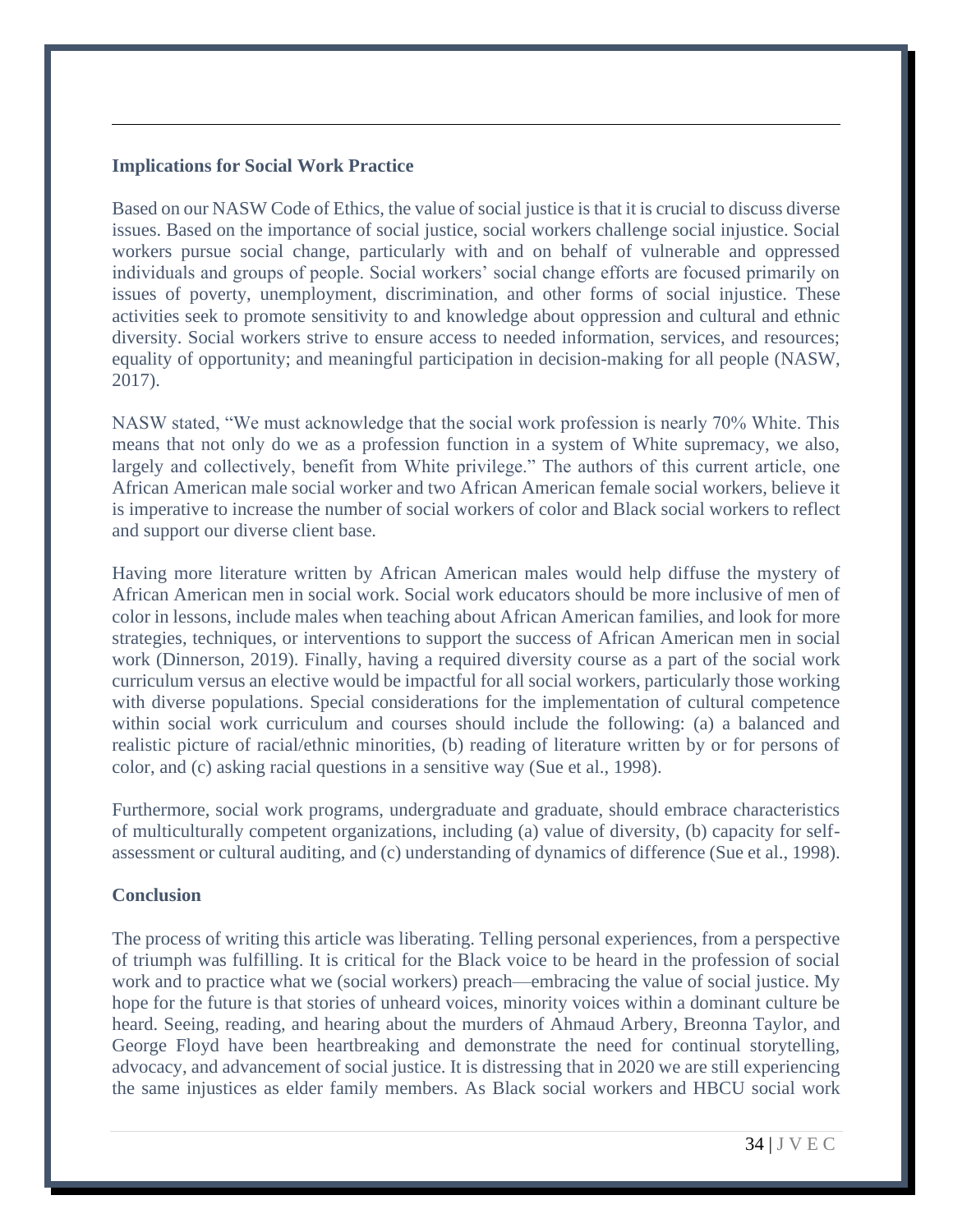educators and alumni, we must add to the scholarly literature on the African American male voice within social work.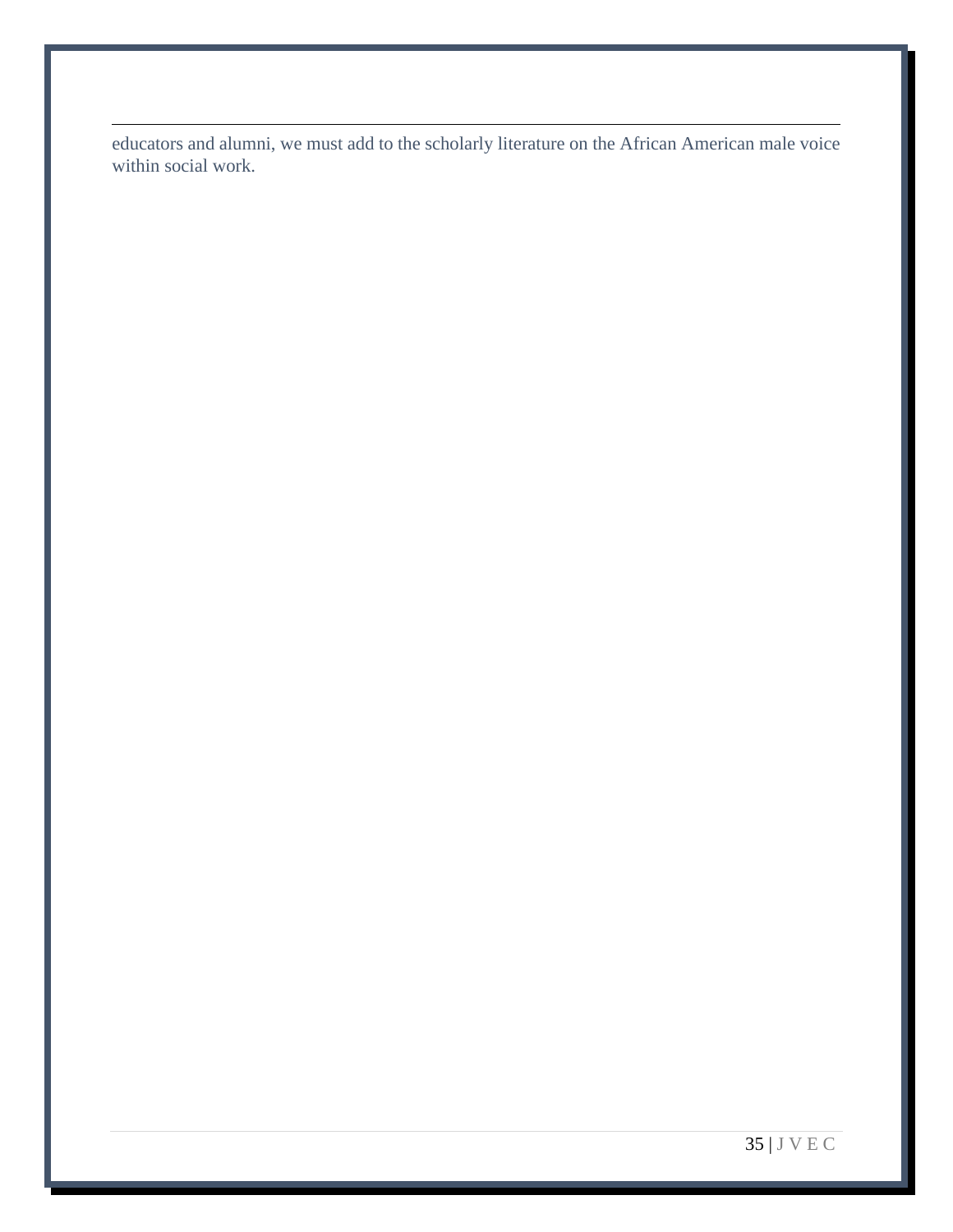#### **References**

- Baca Zinn, M., & Thorton Dill, B. (1996). Theorizing difference from multiracial feminism. *Feminist Studies, 22,* 321–331. doi:10.2307/3178416
- Bubar, R., Cespedes, K., & Bundy-Fazioli, K. (2016). Intersectionality and social work: Omissions of race, class, and sexuality in graduate school education. *Journal of Social Work Education, 52*(3), 283–296. [https://doi-org.ez.salem.edu/10.1080/10437797.2016.](https://doi-org.ez.salem.edu/10.1080/10437797.2016) 1174636
- Clark R. (2006). Perceived racism and vascular reactivity in black college women: Moderating effects of seeking social support. *Health Psychology*, 25, 20–25. doi:10.1037/0278- 6133.25.1.20
- Davis, B. W., Gooden, M. A., & Micheaux, D. J. (2015). Color-Blind Leadership: A Critical Race Theory Analysis of the ISLLC and ELCC Standards. *Educational Administration Quarterly*, 51(3), 335–371.
- Dolezsar, C. M., McGrath, J. J., Herzig, A. J. M., & Miller, S. B. (2014). Perceived racial discrimination and hypertension: a comprehensive systematic review. *Health Psychology: Official Journal of the Division of Health Psychology, American Psychological Association*, *33*(1), 20–34.<https://doi.org/10.1037/a0033718>
- Dinnerson, Q. (2019). Factors African men identify as hindering completion of a graduate (MSW) degree. *Journal Urban Social Work, 3*(2), 231–250.
- Ellis, C., Adams, T. E., & Bochner, A. P. (2011). Autoethnography: An overview. *Historical Social Research, 36*(4), 273–290.
- Friere, P. (1970). *Pedagogy of the oppressed.* New York: Continuum.
- Gardner, S. K. (2007). "I heard it through the grapevine": Doctoral student socialization in chemistry and history. *Higher Education, 54*(4), 723–740.
- Golde, C. M. (2000). Should I stay or should I go? Student descriptions of the doctoral attrition process. *Review of Higher Education, 23*(2), 119–227.
- Golde, C. M., & Dore, T. M. (2001). *At cross purposes: What the experiences of doctoral students reveal about doctoral education* (www.Ph.D.-survey.org). Philadelphia, PA: A report prepared for The Pew Charitable Trusts.
- Gravlee, C. C. (2009). How race becomes biology: Embodiment of social inequality. *American Journal of Physical Anthropology, 139*(1), 47–57.<https://doi.org/10.1002/ajpa.20983>
- Hall, J. M., & Fields, B. (2015). "It's killing us!" Narratives of Black adults about microaggression experiences and related health stress. *Global Qualitative Nursing Research.*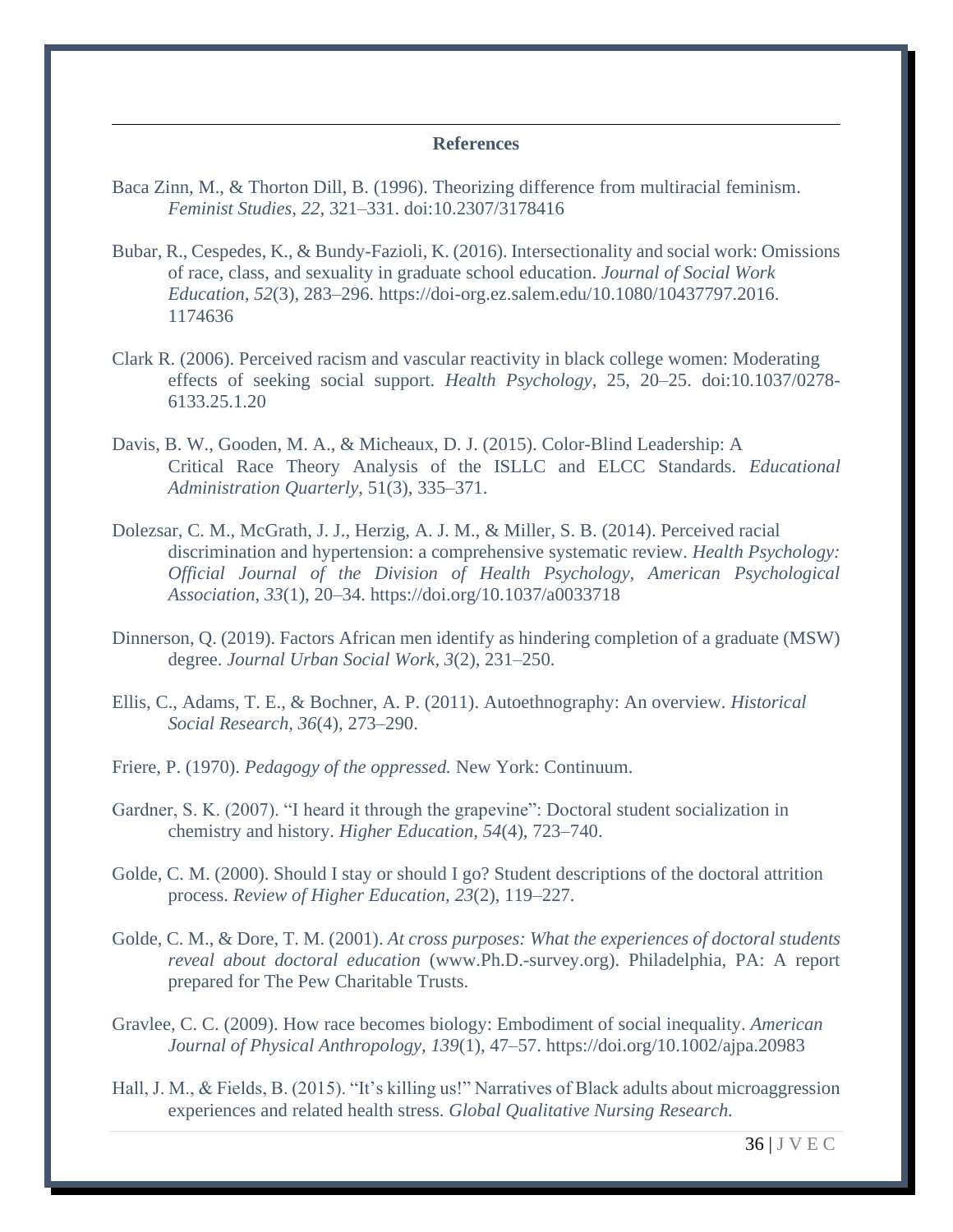<https://doi.org/10.1177/2333393615591569>

- Holt, N. L. (2003). Representation, legitimation, and autoethnography: An autoethnographic writing story. *International Journal of Qualitative Methods, 2*(1), 18–28.
- Howard, T. (2016). PhD Versus DSW: A critique of trends in social work doctoral education. *Journal of Social Work Education, 52*(1), S148–S153.
- International Federation of Social Workers. (2014). *Global definition of social work.* Retrieved from<https://www.ifsw.org/what-is-social-work/global-definition-of-social-work/>
- Jackson, J., McGibbon, E., & Waldron, I. (2013). Racism and cardiovascular disease: Implications for nursing. *Canadian Journal of Cardiovascular Nursing, 23*(4), 12–18. <https://pubmed.ncbi.nlm.nih.gov/24400461/>
- Jani, J. S., Pierce, D., Ortiz, L., & Sowbel, L. (2011). Access to intersectionality, content to competence: Deconstructing social work education diversity standards. *Journal of Social Work Education, 47*(2), 283–301. https://doi-org.ez.salem.edu/10.5175/ JSWE.2011.200900118
- Johnson, L. L. (2016). Using Critical Race Theory to Explore Race-Based Conversations Through a Critical Family Book Club. *Literacy Research: Theory, Method, and Practice*, 65(1), 300–315.
- Johnson, R. M. (2013). Black and male on campus: An autoethnographic account. *Journal of African American Males in Education*, 4(2), 103–123.
- Jones, S. L. H., Adams, T., & Ellis, C. (2013). Introduction: Coming to know autoethnography as more than a method. In S. H. Jones, T. E. Adams, & C. Ellis (Eds.), Handbook of Autoethnography (pp. 17–47). Left Coast Press, Inc.
- Khan, A. W. (2016). Critical Race Theory: The intersectionality of race, gender and social justice. *Humanities and Social Sciences, 23*(1), 1–9.
- Ladson-Billings, G. (1998). Just what is critical race theory and what's it doing in a nice field like education? *International Journal of Qualitative Studies in Education, 11*(1), 7–24. <https://doi.org/10.1080/095183998236863>
- Lewis, C. W., Ginsberg, R., Davis, T., & Smith, K. (2004). The experiences of African American Ph.D. students at predominantly White Carnegie I-Research Institutions. *College Student Journal, 38*(2), 231–245.
- Lynn, Marvin, and Laurence Parker. 2006. "Critical Race Studies in Education: Examining a Decade of Research on U.S. Schools." *The Urban Review* 38 (4): 257–90. [https://doi.org/10.1007/s11256-006-0035-5.](https://doi.org/10.1007/s11256-006-0035-5)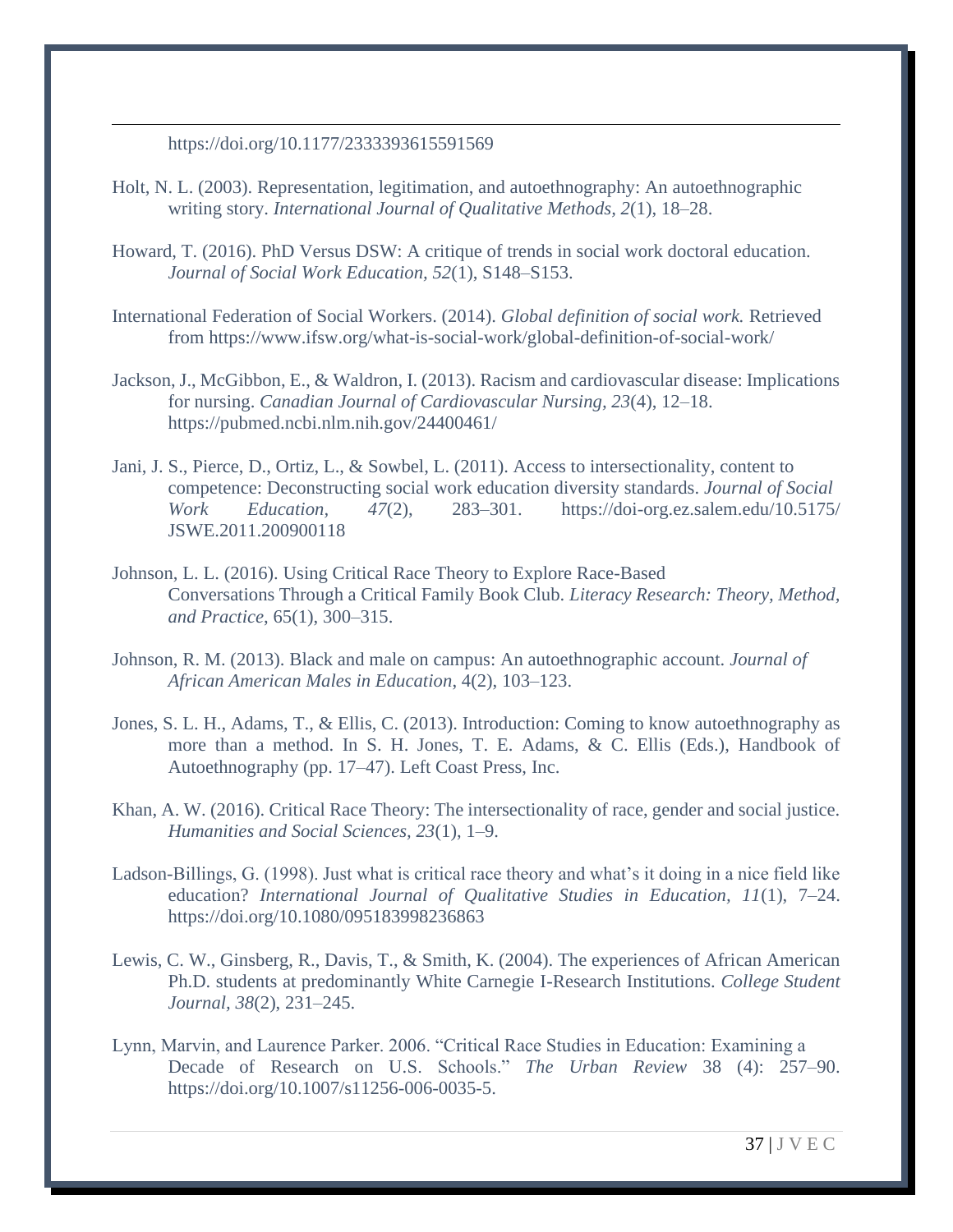- Mwendwa, D. T., Gholson, G., Sims, R. C., Levy, S. A., Ali, M., Harrell, C. J., . . . Campbell, A. L. J. (2011). Coping with perceived racism: A significant factor in the development of obesity in African American women? *Journal of the National Medical Association, 103*(7), 602–608. [https://doi.org/10.1016/s0027-9684\(15\)30386-2](https://doi.org/10.1016/s0027-9684(15)30386-2)
- Pieterse, A. L., Todd, N. R., Neville, H. A., & Carter, R. T. (2012). Perceived racism and mental health among Black American adults: A meta-analytic review. *Journal of Counseling Psychology, 59*(1), 1–9.<https://doi.org/10.1037/a0026208>
- National Association of Social Workers. (2017). *NASW Code of Ethics.* Retrieved from <https://www.socialworkers.org/about/ethics/code-of-ethics/code-of-ethics-english>
- Smedley, B. D., Stith, A. Y., Nelson, A. R. (2002). *Unequal treatment: Confronting racial and ethnic disparities in health care: Summary*. National Academy Press.
- Solórzano, D. G., & Yosso, T. J. (2002). A critical race counterstory of race, racism, and affirmative action. *Equity & Excellence in Education*, *35*(2), 155–168.
- Sue, D. W. (2010). *Microaggressions in everyday life: Race, gender, and sexual orientation.* New York, NY: Wiley.
- Sue, D. W., Capodilupo, C. M., Torino, G. C., Bucceri, J. M., Holder, A., Nadal, K. L., & Esquilin, M. (2007). Racial microaggressions in everyday life: Implications for clinical practice. *American Psychologist, 6*2(4), 271–286.
- Sue, D. W., Carter, R. T., Casas, J. M., Fouad, N. A., Ivey, A. E., Jensen, M., LaFromboise, T., Manes, J. E., Ponterotto, J. G., & Vazquez-Nutall, E. (1998). *Multicultural counseling competencies. Individual and organizational development.* Thousand Oaks, CA: Sage Publications.